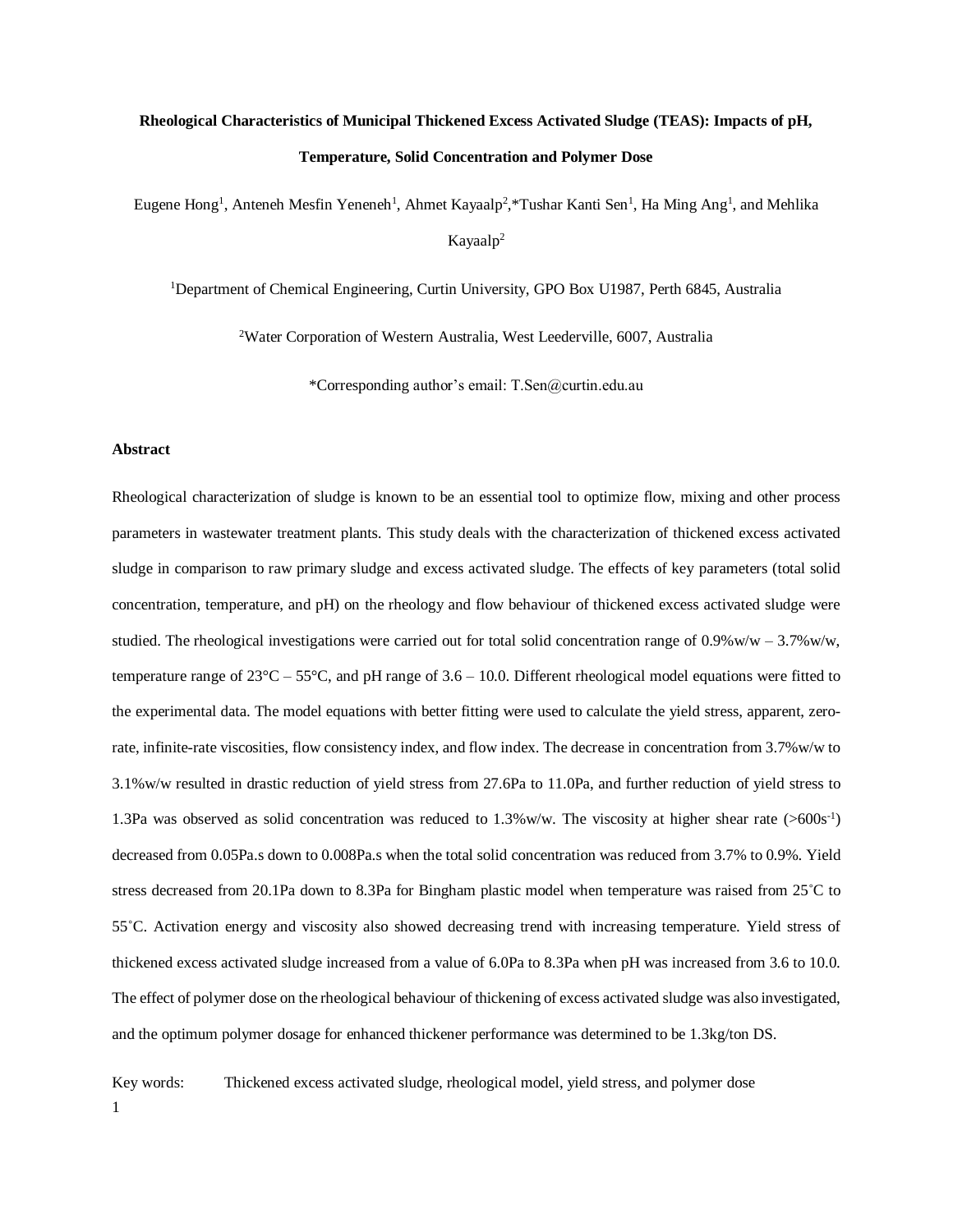#### **1. Introduction**

Water consumption and demand for water resources is steadily increasing with the rapid population growth which has resulted in the increased production of wastewater and sewage sludge. Understanding flow behaviour and rheological properties of sludge are becoming increasingly important because of growing concerns for sustainable and efficient sludge management. Rheological characterization of sludge is important because of its influence on pumping, hydrodynamics and mass transfer rates. Hence, it proves to be an essential factor that affects process performance and plant economics [1].

Primary sewage sludge that flows into wastewater treatment plants is usually subjected to primary treatment of sedimentation and thickening followed by secondary biological treatment involving aeration and sedimentation. This process produces activated sludge which is mainly composed of microbial populations in flocculated form. The activated sludge has to be thickened in dissolved air flotation thickener before it is introduced to anaerobic digestion process for further degradation and stabilization of the sludge. This process highly relies on good solid and liquid separation within the thickener [2]. Thickened activated sludge, a product of the thickening process, is a very complicated colloidal material which is composed of organic and inorganic particles. The organic part of thickened sludge we studied consists of bacteria such as *Pseudomonas*, *Flavobacterium*, *Acinetobacter*, *Achromobacter*, *Actinobacteria*, but also *protozoa* and *micromycetes*, while the organic matter consists mainly of solid particles of sand [3]. The rheological and flow behaviour during the thickening of this complicated non-Newtonian pseudo-plastic fluid needs to be intensively investigated so as to optimize the performance of the thickening process, minimize the cost of polymer consumption and achieve maximum possible increase in total solid concentration of thickened activated sludge for efficient performance of the anaerobic digesters. The present study investigates different factors affecting the rheology of thickened excess activated sludge, namely source, total solid concentration, pH, temperature, and sludge treatment methods [4-6].

2 Total solid concentration is a factor that influences the rheology and flow behaviour of thickened excess activated sludge significantly. Baroutian, et al. [7] and Farno, et al. [8] investigated the effect of total solid concentration and temperature on sludge rheology and found that yield stress increased with increasing solid concentration and decreased with increasing temperature. The increase in shear stress with solid concentration was observed to be more noticeable at higher shear rates. According to Einstein's Law of Viscosity, the existence of solids suspended in a fluid increases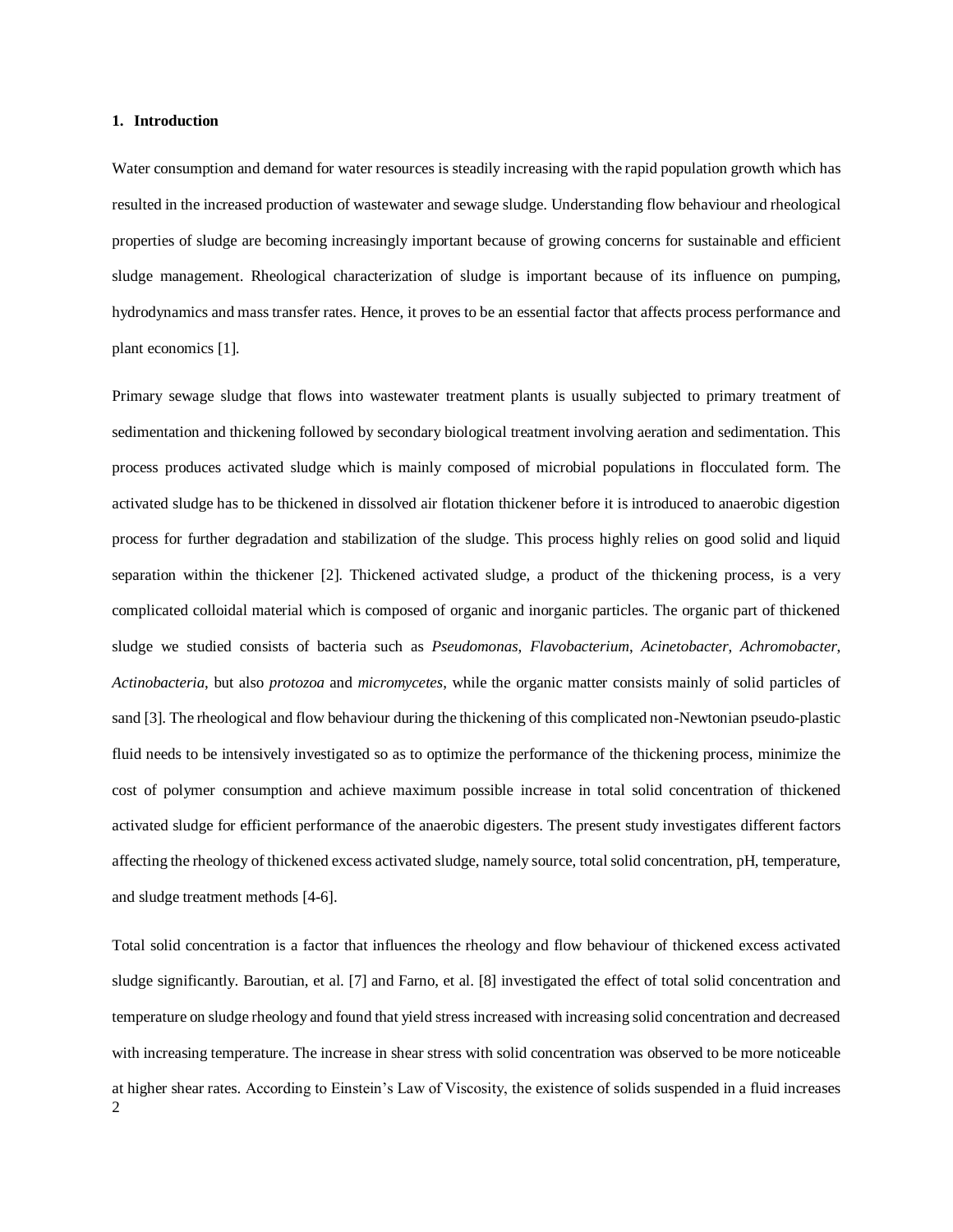its viscosity [9]. Sludge characteristic curve for low solid concentrations differs from that for high solid concentration where there is a strong interaction between solid particles. Depending on the solid concentration, activated sludge shows a slightly thixotropic and shear-thinning behaviour [10].

Temperature is another factor that influences the rheological properties of thickened excess activated sludge. Thermal energy results in a change of the shape, size and strength of flocculated particles, and the degree of their dispersion. These changes directly influence the rheological properties of sludge [9]. Viscosity is generally lower with higher temperature and shear rate [8, 11, 12].

pH is another parameter that influences the network strength of flocs particularly for colloidal systems such as thickened excess activated sludge. pH of solution affects the surface charge of particles which in turn determines the strength of inter-particle forces and hence changes the rheological properties of the thickened excess activated sludge [13, 14].

In a typical wastewater treatment plant, the thickening of excess activated sludge is achieved with the help of a polymer based flocculation agent in dissolved air flotation thickeners. These polymer or chemical additives can alter the floc size-density-structure relationship and affect the settling performance and phase separation of activated sludge system. Hence, determination of the optimum dose of polymer for enhanced settling performance is essential [2]. Therefore, established rheological data is required for the optimization of polymer consumption and enhancement of the cost effectiveness of the process [15].

Rheological measurement are conducted by using rheometers which establishes a relationship between shear stressshear rate and viscosity-shear rate [1]. It is considered to be difficult to obtain reliable rheological measurement due to great variability within the sludge sample, measuring method and devices used. Hence, a uniform measurement protocol is required to improve the reliability and repeatability of the data. Furthermore, rheological measurements are valuable data for system analysis by translating the data into mathematical equation which describes the system [1, 4]. According to Ratkovich, et al. [1] and Eshtiaghi, et al. [11], there are no model which fit perfectly with any sludge samples and there are no clear indication that yield stress exist within sludge samples but it is widely accepted that rheological model which includes a yield stress term can be used to represent flow behaviour within a limited shear rate range. Many researchers focus on investigating the rheological behaviour of different types of sludge.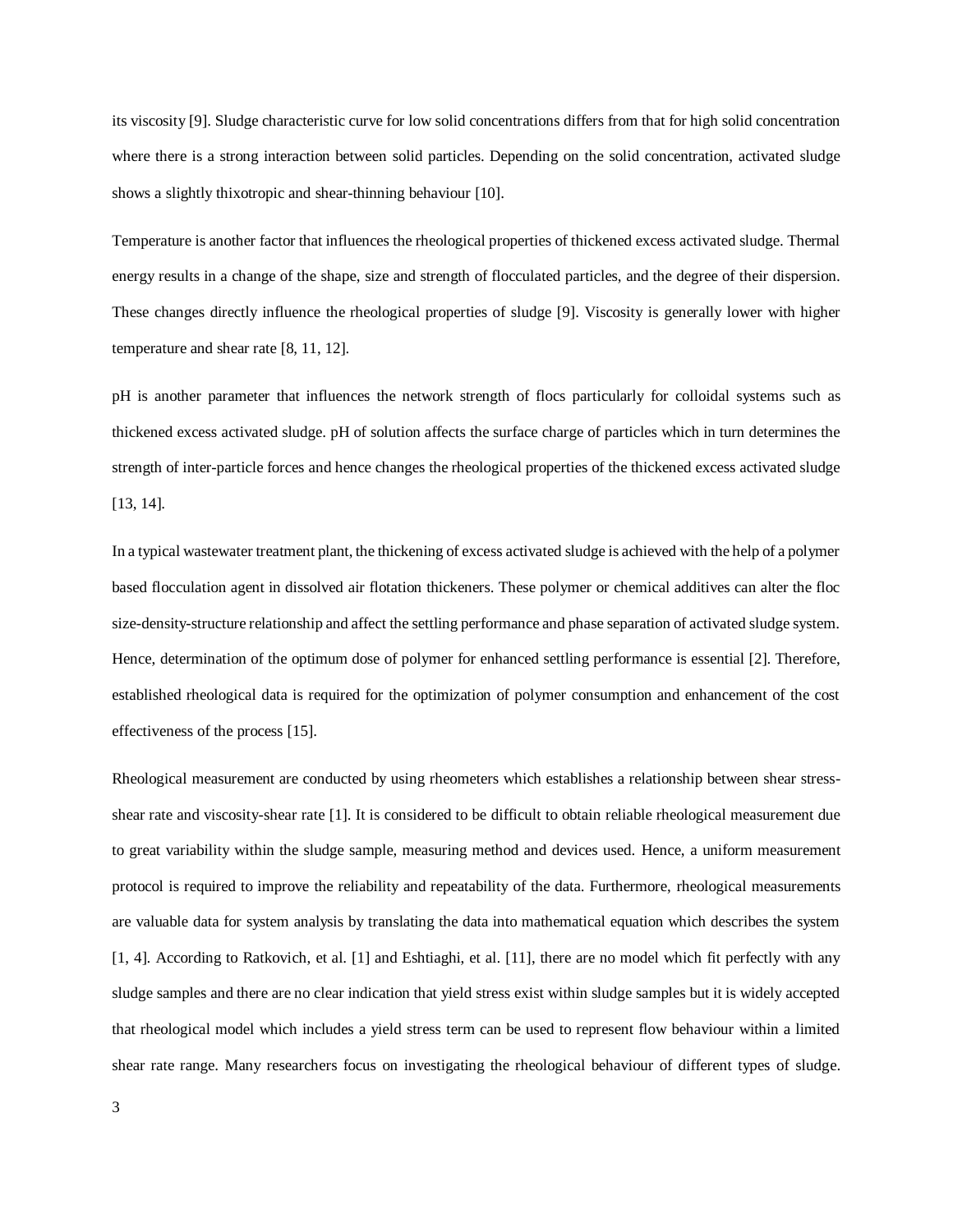However, due to the colloidal and complex nature of sludge, the parameters measured may show high variability. Particularly for activated sludge, results may not be consistent and replicable. The rheology of thickened excess activated sludge is different for each wastewater treatment plant. Very few researchers report the rheological behaviour of thickened excess activated sludge in their studies. There is also a need to optimize the polymer dose required for thickening of excess activated sludge to make the process more cost effective. Hence, the present research focuses on investigating the rheological behaviour of thickened excess activated sludge and the impacts of different factors such as temperature, pH, solid concentration, and polymer dose on the rheological behaviour and other physico-chemical characteristics that are required for efficient operation in wastewater treatment processes.

## **2. Material and Method**

#### **2.1 Collection of sludge and characterization**

Thickened excess activated sludge (TEAS) samples were collected from the underflow of a dissolved air floatation unit at Beenyup Wastewater Treatment Plant of Water Corporation, Perth, Western Australia. Excess activated sludge (ES), raw primary sludge (RPS), and a mixture of raw primary and thickened excess activated sludge (MS) were also collected from the same wastewater treatment plant. Intensive characterization was conducted on each of the collected samples. The characterization of sludge involved determination of physico-chemical and biological parameters such as total solids content (TS), total volatile solids (VS), chemical oxygen demand (COD), temperature, and pH. Standard Methods for Examination of Water and Wastewater provided by the American Public Health, et al. [16] were used for the study. pH was measured with WP-90 and WP-81 conductivity/TDS-pH/temperature meter equipped with a glass electrode (TPS, Australia) [9]. Total chemical oxygen demand was determined by using oxidation method with HACH COD reagent and colorimetric analysis on an ORION UV/Vis spectrometer [17]. Total solids (TS) and total volatile solid (VS) content were determined by employing the standard gravimetric method [18].

#### **2.2 Rheometry**

4 Concentric cylinder geometry is more suitable to be used for the sludge sample obtained for this study. Furthermore, the gap size needs to be larger than the largest particle of the sludge samples but small enough as to avoid settling of particles [1, 11]. The samples collected was found to have surface-weighted mean of 125μm. For this study, a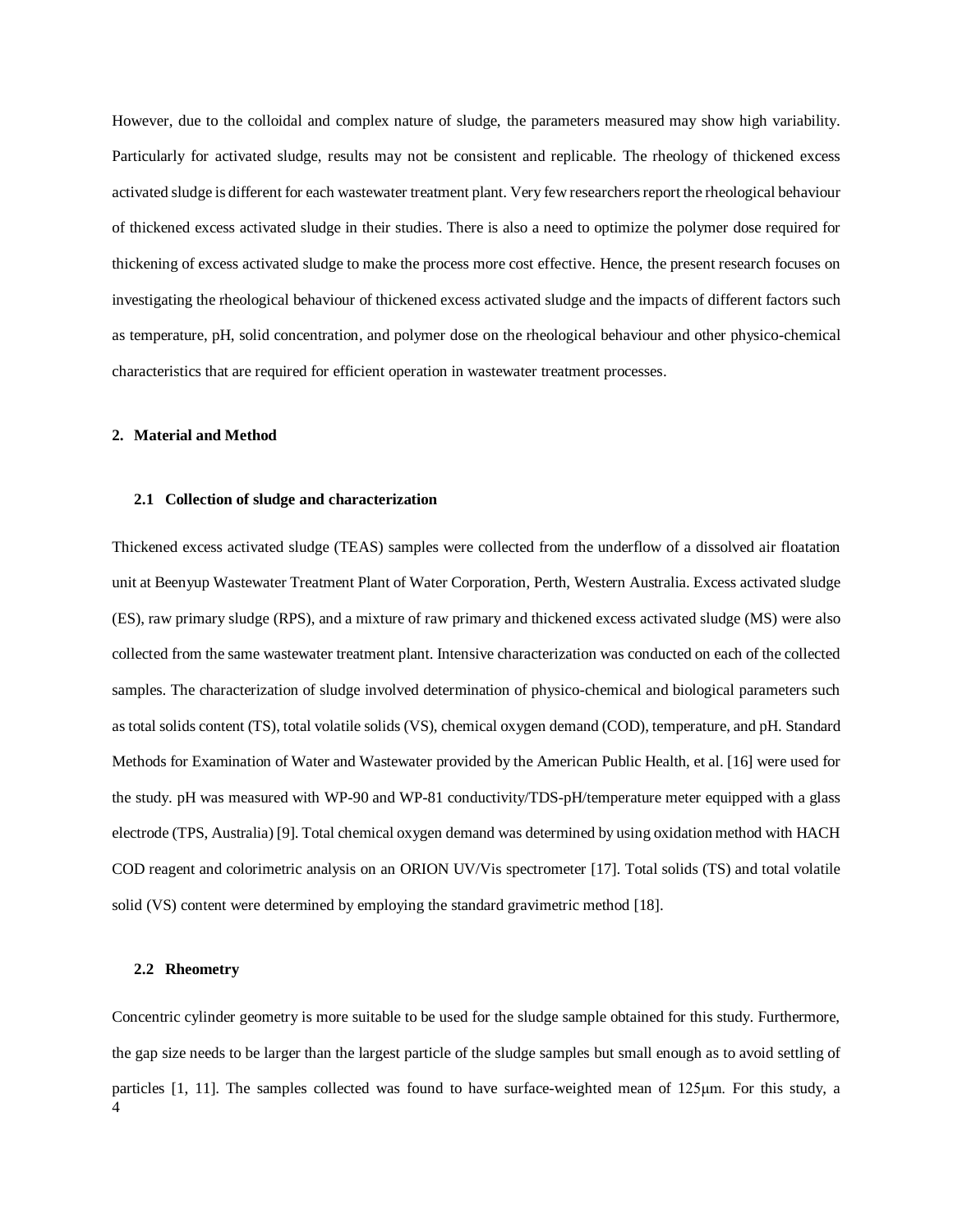Discovery Hybrid Rheometer G-2 (DHR-2) equipped with TRIOS analysis tool was used. The rheometer was fitted with a standard Vane Peltier Concentric Cylinder Temperature System Geometry (30mm diameter, 4000µm gap). A shear rate range of  $0 - 1000s<sup>-1</sup>$  was used, and temperature was controlled between 23°C to 55°C. The rheological measurement cycle consisted of four major steps: a) conditioning step of 120s at shear rate of 5s<sup>-1</sup> at each desired temperature, b) An equilibration phase of 30s, c) 'Flow Step' using a logarithmic ramp until maximum shear rate is reached, d) shear rate was reduced to zero. An average volume of 35ml of sludge sample was placed into the concentric cylinder (sample holder) which is equipped with Peltier heating and cooling system. The rheological investigation for all sludge types, raw primary sludge (RPS), excess activated sludge (ES), thickened excess activated sludge (TEAS), and mixture of raw primary and thickened excess activated sludge (MS) were conducted under the same conditions described in this section.

#### **2.3 Rheological modelling**

Ideal fluids show linear flow and are classified as Newtonian fluids. Non-Newtonian fluids do not show a linear flow behaviour due to their complex structure and deformation effects [19]. Non-Newtonian fluids are diverse and can be characterised as e.g. pseudoplastic, viscoplastic, dilatant and thixotropic fluids. Several rheological models are used for non-Newtonian fluids to determine important rheological parameters such as shear stress, yield stress, flow index, infinite and zero-rate viscosities and flow consistency index [20].

Shear stress and viscosity models such as Bingham, Ostwald, Herschel-Bulkley, Sisko, Careau, and Cross models, shown in equations (1), (2), (3), (4), (5), and (6) respectively, have been used extensively to characterize viscoplastic fluids like sludge which show pseudo plastic shear thinning behaviour [1, 21, 22].

| $\tau = \tau_y + \eta_B \dot{\gamma}^n$    | $\left(1\right)$ | $\frac{\mu-\mu_{\infty}}{\mu_0-\mu_{\infty}} = (1+(\lambda \dot{\gamma})^2)^{\frac{n-1}{2}}$ | (5) |
|--------------------------------------------|------------------|----------------------------------------------------------------------------------------------|-----|
| $\tau = K\dot{\gamma}^n$                   | (2)              | $\frac{\mu-\mu_{\infty}}{\mu} = \frac{1}{\mu_{\infty}}$                                      | (6) |
| $\tau = \tau_y + K\dot{\gamma}^n$          | (3)              | $\mu_0 - \mu_\infty$ $ 1 + (\lambda \dot{\gamma})^m$                                         |     |
| $\mu = \mu_{\infty} + K\dot{\gamma}^{n-1}$ | (4)              | $\mu(T) = \mu_0 e^{\left(\frac{E}{RT}\right)}$                                               |     |

where  $\tau_y$  is yield stress (Pa),  $\eta_B$  is the high shear limiting viscosity (Pa.s), *Y* is the shear rate (s<sup>-1</sup>), *n* is the flow index, K is the consistency index (Pa.s<sup>*n*</sup>),  $\mu$  is the infinite-rate apparent viscosity (Pa.s),  $\mu_0$  is the zero-shear apparent viscosity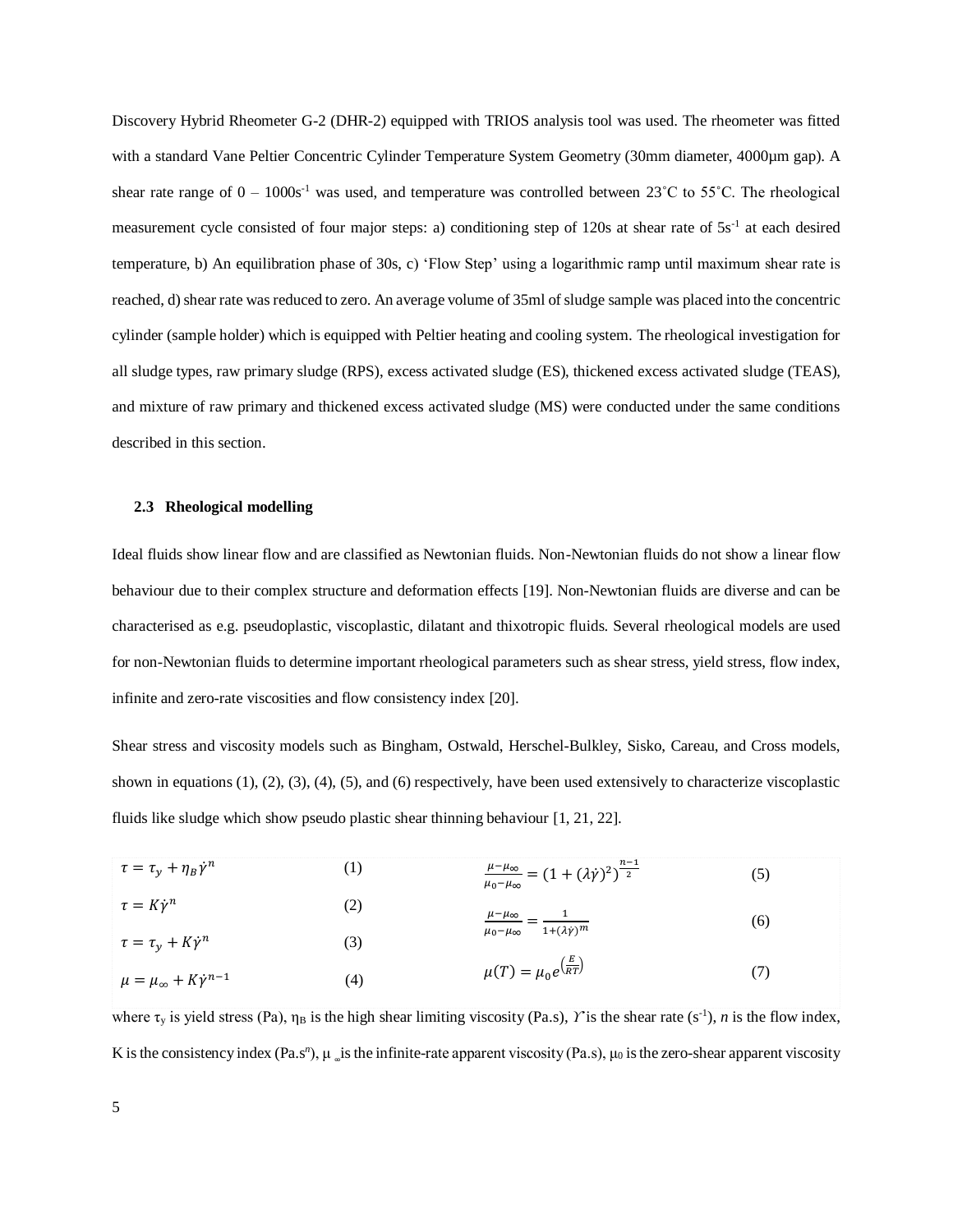$(Pa.s)$ ,  $\lambda$  is the time constant (s), and *m* is the Cross rate constant, in equation (7) *T* is temperature (K),  $\mu_0$  is a coefficient usually termed as frequency factor (pre-exponent coefficient),  $E$  is the activation energy (J.mol<sup>-1</sup>) and  $R$  is the universal gas constant  $(8.314J \text{.mol}^{-1} \text{K}^{-1})$ . Equations (1) to (6) are commonly used to model the shear stress ( $\tau$  is the shear stress in Pa) profile and viscosity ( $\mu$  is the viscosity in Pa.s) profile. Equation (7) shows the effect of temperature on apparent viscosity at a specified shear rate of fluid and can be described often by the Arrhenius relationship obtained from the Ostwald law model. Arrhenius type model equation can be used to describe the effect of temperature on apparent viscosity [23].

#### **3. Results and Discussion**

#### **3.1 Sludge characterization**

The samples of raw primary sludge, excess activated sludge and thickened excess activated sludge are characterized in Table 1. The total solid content were 2.7% and 0.8% for raw primary, and excess activated sludge respectively. The sludge thickening process in the dissolved air flotation thickening unit resulted in an increase of the total solid content of the excess activated sludge from 0.8% to 3.7% solid for thickened excess activated sludge. pH, total and volatile solid content and chemical oxygen demand measured for raw primary sludge, excess activated sludge and thickened excess activated sludge samples are also given in Table 1.

| Sludge sample                | Raw primary sludge | activated<br>Excess<br>sludge | Thickened<br>excess<br>activated sludge |
|------------------------------|--------------------|-------------------------------|-----------------------------------------|
|                              | (RPS)              | (EAS)                         | (TEAS)                                  |
| Total solid content (%)      | 2.7                | 0.8                           | 3.7                                     |
| Volatile solid content (%)   | 2.4                | 0.6                           | 3.0                                     |
| Chemical oxygen demand (ppm) | 20100              | 1800                          | 27500                                   |
| pH                           | 6                  | 7                             | 7                                       |
| Temperature $(^{\circ}C)$    | 25                 | 25                            | 25                                      |

**Table 1** Characterization of raw primary sludge, Excess activated sludge and thickened excess activated sludge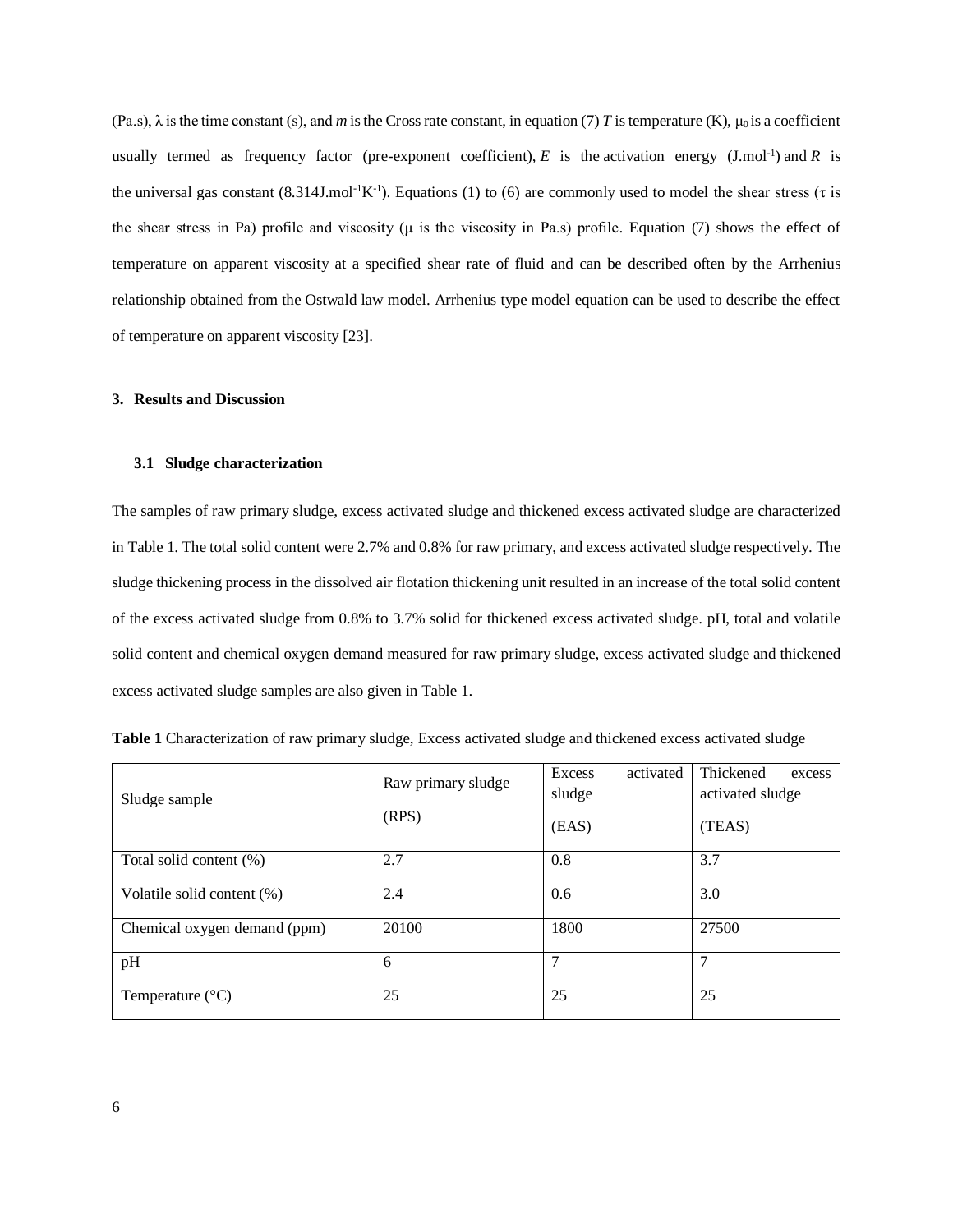#### **3.2 Effect of total solid concentration on thickened excess activated sludge rheology**

The effect of change in total solid concentration on thickened excess activated sludge rheological flow behavior was investigated for total solid concentrations of 3.7%, 3.1%, 2.6%, 2.1%, 1.3%, and 0.9%. The desired solid concentrations were achieved by using vacuum filtration technique and by dilution method using deionized water [5, 7, 18]. The rheological behavior of thickened excess activated sludge at the indicated solid concentrations was investigated by plotting shear stress-shear rate and viscosity-shear rate curves as shown in Fig. 1(a) and Fig. 1(b) respectively. The initial shear stress at zero shear-rate in the shear stress-shear rate plot was observed to increase with increasing total solid concentration as shown in Fig. 1(a). Similarly, viscosity was observed to increase with the increase of total solid concentration from 0.9% to 3.7% as shown in Fig. 1(b), due to the increase in solid content within the sludge sample. Furthermore, different rheological behaviour models were fitted to the shear stress-shear rate curve to obtain different rheological model parameters that are presented in Table 2. According to the Bingham pseudo-plastic model, the increase in total solid concentration resulted in the increase of yield stress as shown in Fig. 2(a). Similar trends were reported by Baroutian, et al. [7], Farno, et al. [8] and Spinosa, et al. [24]. According to Bingham pseudo-plastic model, the decrease in concentration from 3.7% to 3.1% resulted in drastic reduction of yield stress from 27.6Pa to 11.0Pa, further reduction to 1.3Pa was observed as solid content decreased to 1.3% as shown in Fig. 2(a). The viscosity-shear rate curves were also fitted to various rheological models, and the results are shown in Table 3. According to the Cross model, the zero-rate viscosity increased from 0.008Pa.s to 26.4Pa.s as total solid concentration increased from 0.9% to 3.7% as shown in Fig. 2(b). Similarly, the infinite-rate viscosity increased from 0.008Pa.s to 0.05Pa.s as the total solid content was reduced from 3.7% to 0.9% as shown Fig. 2(c). The flow index decreased from 1.38 to 0.25 with the increase in total solid concentration as shown in Fig. 2(d), indicating a change from dilatant flow behavior to non-Newtonian nature. The increase in total solid concentration resulted in the increase of energy of cohesion and inter-particle interaction which lead to the change of flow consistency [21]. This is due to stronger network of sludge floc structure with the increase of solid concentration where colloidal, and hydrodynamic forces between sludge particles change [5, 7].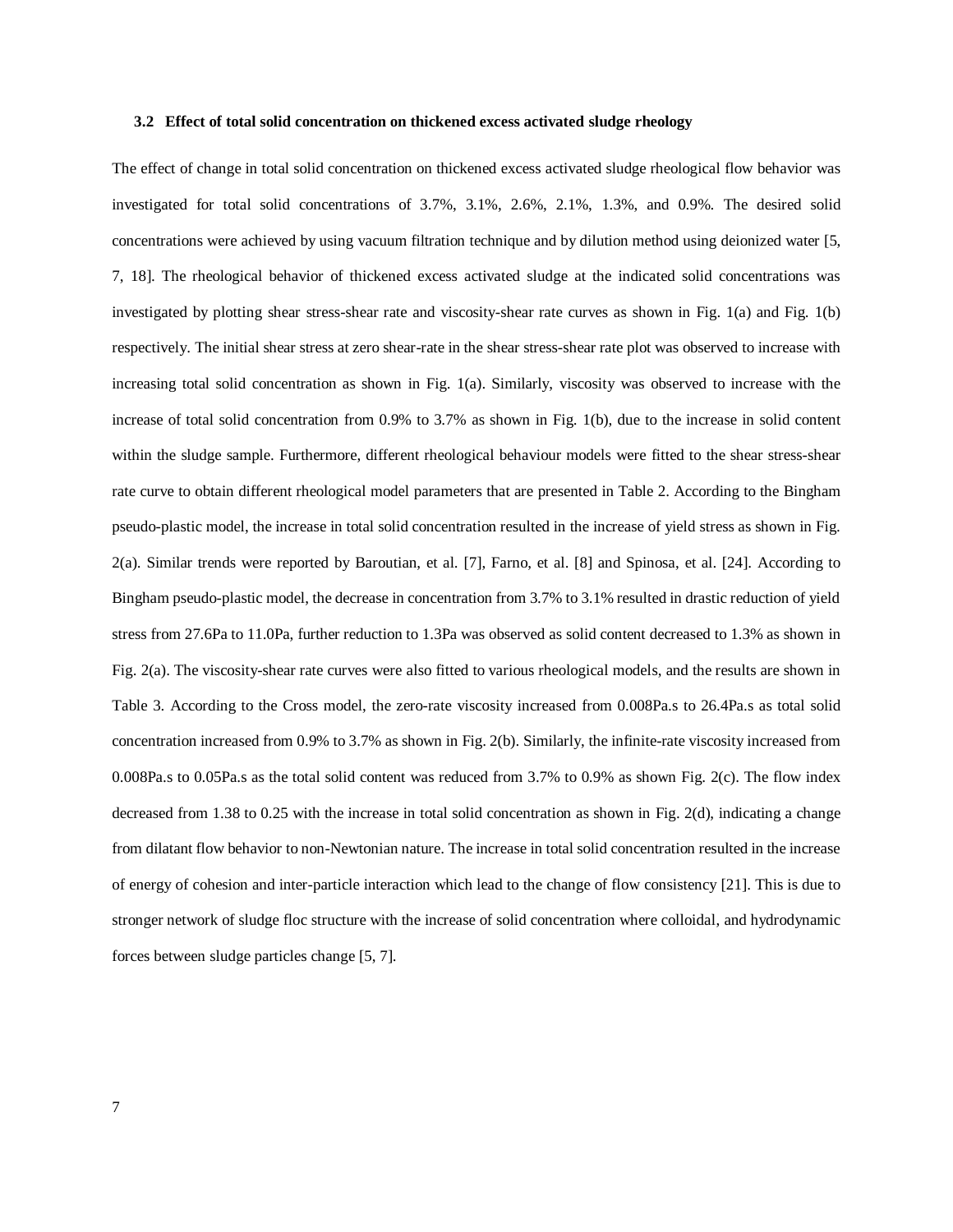

**Fig. 1** (a) Shear stress-shear rate curves and (b) Viscosity-shear rate curves for different solid concentrations of thickened excess activated sludge at  $T = 23^{\circ}$ C and pH = 7.0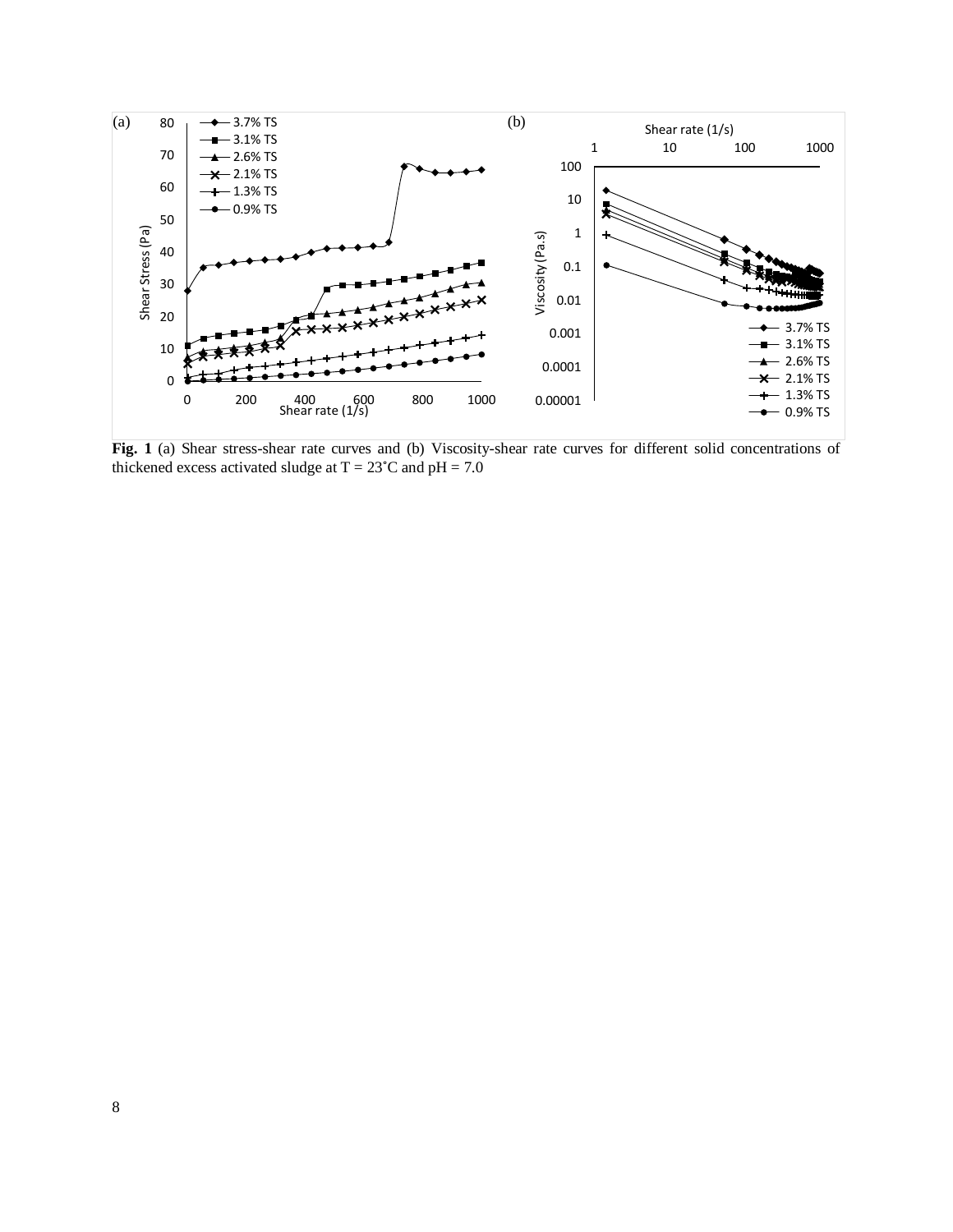| <b>Total Solid Concentration</b> | Rheological Model | Yield Stress (Pa)        | Viscosity (Pa.s)  | Flow Index               | $R^2$ |
|----------------------------------|-------------------|--------------------------|-------------------|--------------------------|-------|
|                                  | Bingham           | 27.6                     | 0.04              | $\overline{a}$           | 0.90  |
| 3.7%                             | Power             | $\Box$                   | 10.44             | 0.25                     | 0.56  |
|                                  | Herschel-Bulkley  | 33.4                     | 0.0001            | 1.93                     | 0.85  |
|                                  | Bingham           | $\overline{11.0}$        | 0.03              | $\Box$                   | 0.94  |
| 3.1%                             | Power             | $\overline{a}$           | 1.42              | 0.47                     | 0.87  |
|                                  | Herschel-Bulkley  | 10.2                     | 0.05              | 0.91                     | 0.94  |
|                                  | Bingham           | 7.7                      | 0.02              | $\overline{\phantom{a}}$ | 0.97  |
| 2.6%                             | Power             | $\overline{\phantom{a}}$ | 0.78              | 0.53                     | 0.93  |
|                                  | Herschel-Bulkley  | $\overline{6.7}$         | $\overline{0.06}$ | 0.87                     | 0.97  |
|                                  | Bingham           | 6.2                      | 0.02              | $\overline{a}$           | 0.98  |
| 2.1%                             | Power             | ÷,                       | 0.64              | 0.52                     | 0.93  |
|                                  | Herschel-Bulkley  | $\overline{5.5}$         | 0.04              | 0.89                     | 0.98  |
|                                  | Bingham           | 1.3                      | $\overline{0.01}$ | $\overline{a}$           | 0.99  |
| 1.3%                             | Power             | $\frac{1}{2}$            | 0.05              | 0.81                     | 0.99  |
|                                  | Herschel-Bulkley  | $\overline{1.6}$         | $\overline{0.01}$ | 1.06                     | 0.99  |
|                                  | Bingham           | $\blacksquare$           | 0.01              | $\blacksquare$           | 0.97  |
| 0.9%                             | Power             | $\equiv$                 | $\equiv$          | 1.38                     | 0.99  |
|                                  | Herschel-Bulkley  | 0.4                      | $\Box$            | 1.58                     | 0.99  |

**Table 2** Various rheological model parameters for varying total solid concentration of thickened excess activated sludge for different shear stress based rheological models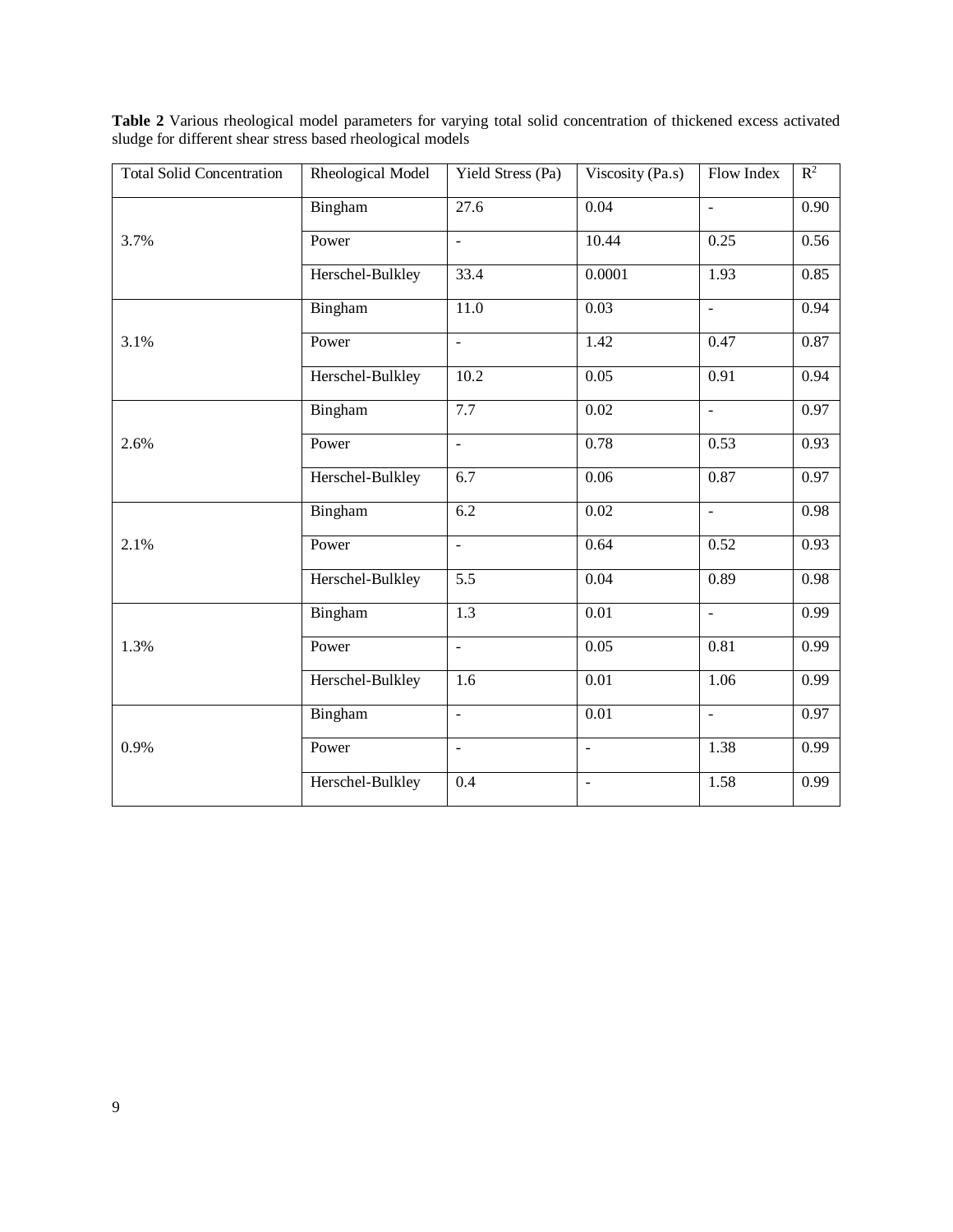| Total<br>Solid | Rheological | Zero-rate                | Infinite-rate    | Consistency       | Flow                     | $R^2$    |
|----------------|-------------|--------------------------|------------------|-------------------|--------------------------|----------|
| Concentration  | Model       | Viscosity (Pa.s)         | Viscosity (Pa.s) | Index $(s)$       | Index                    |          |
|                | Cross       | 26.4                     | 0.051            | 0.32              | 1.29                     | 0.99     |
|                |             |                          |                  |                   |                          |          |
| 3.7%           | Carreau     | 21.4                     | 0.051            | 0.28              | $\Box$                   | 0.99     |
|                | Sisko       | $\Box$                   | 0.034            | 29.99             | $\overline{\phantom{a}}$ | 0.99     |
|                |             |                          |                  |                   |                          |          |
|                | Cross       | 15.7                     | 0.033            | 0.71              | 1.18                     | 0.99     |
| 3.1%           | Carreau     | $\overline{9.8}$         | 0.033            | 0.49              | $\omega$                 | 0.99     |
|                |             |                          |                  |                   |                          |          |
|                | Sisko       | $\omega$                 | 0.029            | 11.44             | $\sim$                   | 0.99     |
|                | Cross       | 16.0                     | 0.027            | 1.36              | 1.10                     | 0.99     |
|                |             |                          |                  |                   |                          |          |
| 2.6%           | Carreau     | 7.6                      | 0.027            | $\overline{0.70}$ | $\blacksquare$           | 0.99     |
|                | Sisko       | $\overline{\phantom{a}}$ | 0.025            | 7.55              | $\overline{\phantom{a}}$ | 0.99     |
|                | Cross       | 10.5                     | 0.021            | 1.16              | 1.08                     | 0.99     |
|                |             |                          |                  |                   |                          |          |
| 2.1%           | Carreau     | $\overline{5.3}$         | 0.021            | 0.63              | $\mathbf{u}$             | 0.99     |
|                | Sisko       | $\bar{\phantom{a}}$      | 0.019            | $\overline{5.52}$ | 0.02                     | 0.99     |
|                |             |                          |                  |                   |                          |          |
|                | Cross       | 4.8                      | 0.013            | 2.95              | 1.02                     | 0.99     |
| 1.3%           | Carreau     | $\overline{1.6}$         | 0.012            | 1.03              | $\equiv$                 | 0.99     |
|                |             |                          |                  |                   |                          |          |
|                | Sisko       | $\overline{a}$           | 0.012            | 1.27              | 0.03                     | 0.99     |
|                | Cross       | 0.008                    | 0.008            | 0.00              | $\mathbf{r}$             | 0.00     |
|                |             |                          |                  |                   |                          |          |
| 0.9%           | Carreau     | 0.007                    | 0.007            | 0.00              | $\blacksquare$           | $0.00\,$ |
|                | Sisko       | $\overline{\phantom{a}}$ | 0.007            | 0.18              | $\blacksquare$           | 0.96     |
|                |             |                          |                  |                   |                          |          |

**Table 3** Various rheological model parameters for varying total solid concentration of thickened excess activated sludge for different viscosity based rheological models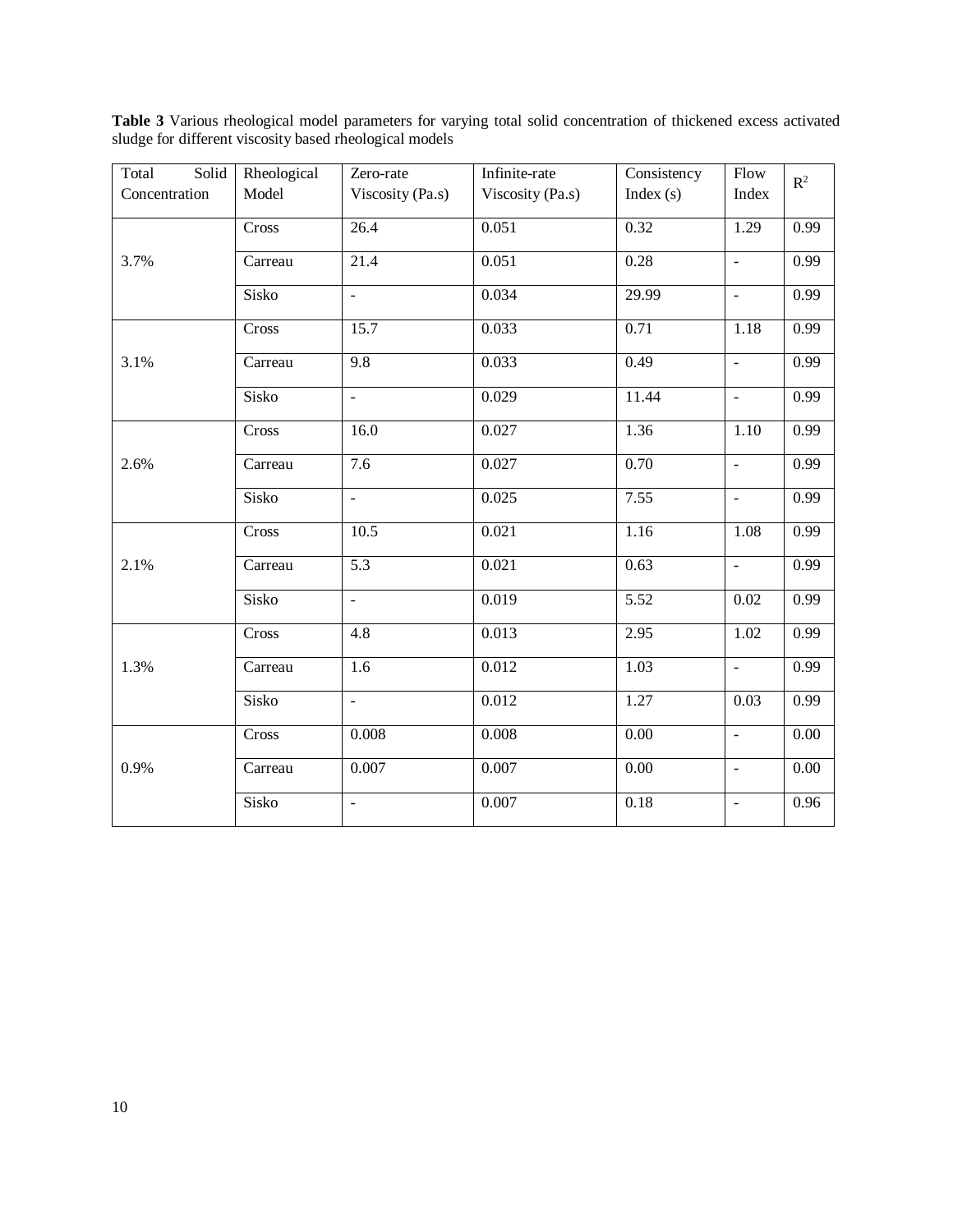

**Fig. 2** Rheological model based parameters for varying total solid concentrations of thickened excess activated sludge (a) yield stress (Bingham), (b) zero-rate viscosity (Cross), (c) infinite-rate viscosity (Cross), and (d) flow index (Power)

#### **3.3 Effect of temperature on thickened excess activated sludge rheology**

The effect of temperature on rheological behavior of thickened excess activated sludge was studied at different temperatures of 23˚C, 25˚C, 30˚C, 35˚C, 45˚C, 50˚C, and 55˚C respectively. The desired temperature conditions were achieved by using Peltier Concentric Cylinder Temperature Control System, which is attached to the Discovery Hybrid Rheometer at typical heating rate of 10˚C/min [7]. The rheological behaviour of thickened excess activated sludge at different temperatures is presented as shear stress-shear rate curves and viscosity-shear rate curves as shown in Fig. 3(a) and Fig. 3(b) respectively. The shear stress at zero or infinite rates in the shear stress-shear rate plot was observed to decrease with increasing temperature as shown in Fig. 3(a). Similarly, viscosity was observed to decrease with increase in temperature as shown in Fig. 3(b), due to the weakening of inter-molecular cohesive forces within the activated sludge sample [25-27]. The experimental results show that there is a critical shear rate (685s<sup>-1</sup> at 23°C, 317s<sup>-</sup> <sup>1</sup> at 25°C, 264s<sup>-1</sup> at 30°C, 369s<sup>-1</sup> at 35°C and 422s<sup>-1</sup> at 50°C) where shear stress increases suddenly to a much higher level for a given temperature due to changes in the floc-size-density-structure of the thickened activated sludge samples subjected to shearing. This critical shear rate shifted back to lower values between temperatures of 23<sup>°</sup>C and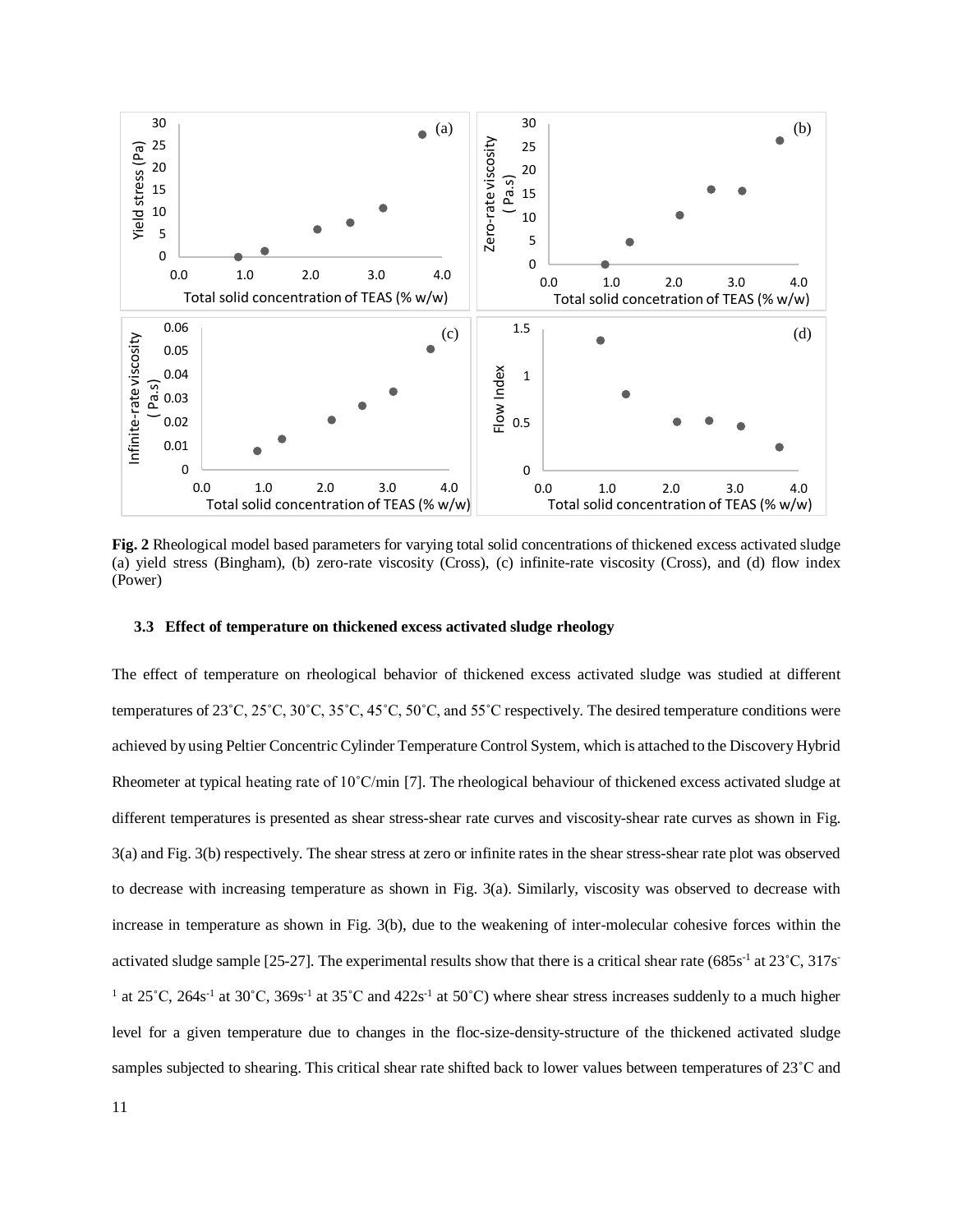30˚C and increased again between temperatures of 35˚C and 50˚C as shown in Fig. 3(a). This critical region helps to decide the shear rate that pumps, fluid movers and agitators should deliver to thickened excess activated sludge at a given temperature to minimize power consumption and achieve smooth flow of the sludge. Furthermore, different rheological models were fitted to the shear stress-shear rate curves and the rheological model parameters obtained from the model fitting are tabulated in Table 4. According to the Bingham pseudo-plastic model, the increase in temperature resulted in decrease of yield stress as shown in Fig. 4(a). Similar trends were reported by many authors such as Eshtiaghi, et al. [11], Farno, et al. [8], Appels, et al. [25], Paul, et al. [26], Hasar, et al. [12], and Manoliadis, et al. [27] for other sludge systems. Bingham pseudo-plastic model fitting resulted in the reduction of yield stress from 20.1Pa to 8.3Pa for the increase in temperature from  $25^{\circ}$ C to  $55^{\circ}$ C as shown in Fig. 4(a). The viscosity shear rate curves were also fitted to various rheological models and model parameters are reported in Table 5. According to the Cross model, the zero-rate viscosity showed a decreasing trend from 33kPa.s to 4.4Pa.s for temperature increasing from 25°C to 55°C as shown in Fig. 4(b). In contrast, the infinite-rate viscosity showed an increasing trend from 0.021Pa.s to 0.031Pa.s as the temperature was increased from 25°C to 50°C and it decreased to 0.024Pa.s for 55˚C as shown Fig. 4(c). The decrease in infinite-rate viscosity is due to some restructuring in the floc network which resulted in the weakening of the network strength and a corresponding decrease in infinite rate viscosity. The flow index was observed to increase from 0.27 to 0.43 with the increase of temperature from 25˚C to 55˚C as shown in Fig. 4(d), indicating thickened excess activated sludge showed strictly non-Newtonian pseudo-plastic behaviour in the temperature range investigated in this study.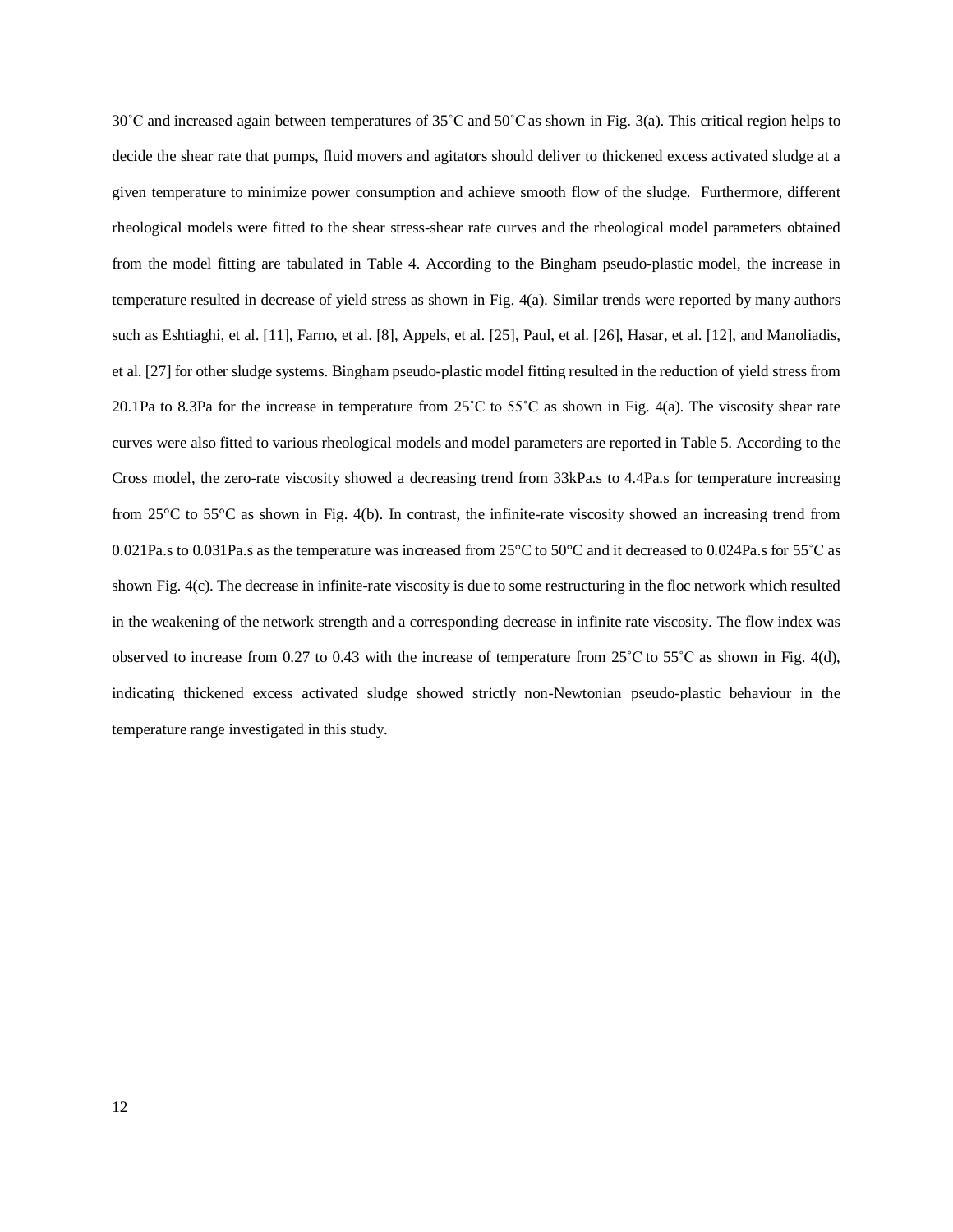

**Fig. 3** (a) Shear stress-shear rate curves and (b) Viscosity-shear rate curves for different temperatures of thickened excess activated sludge with  $TS = 3.5\%$  w/w and  $pH = 7.0$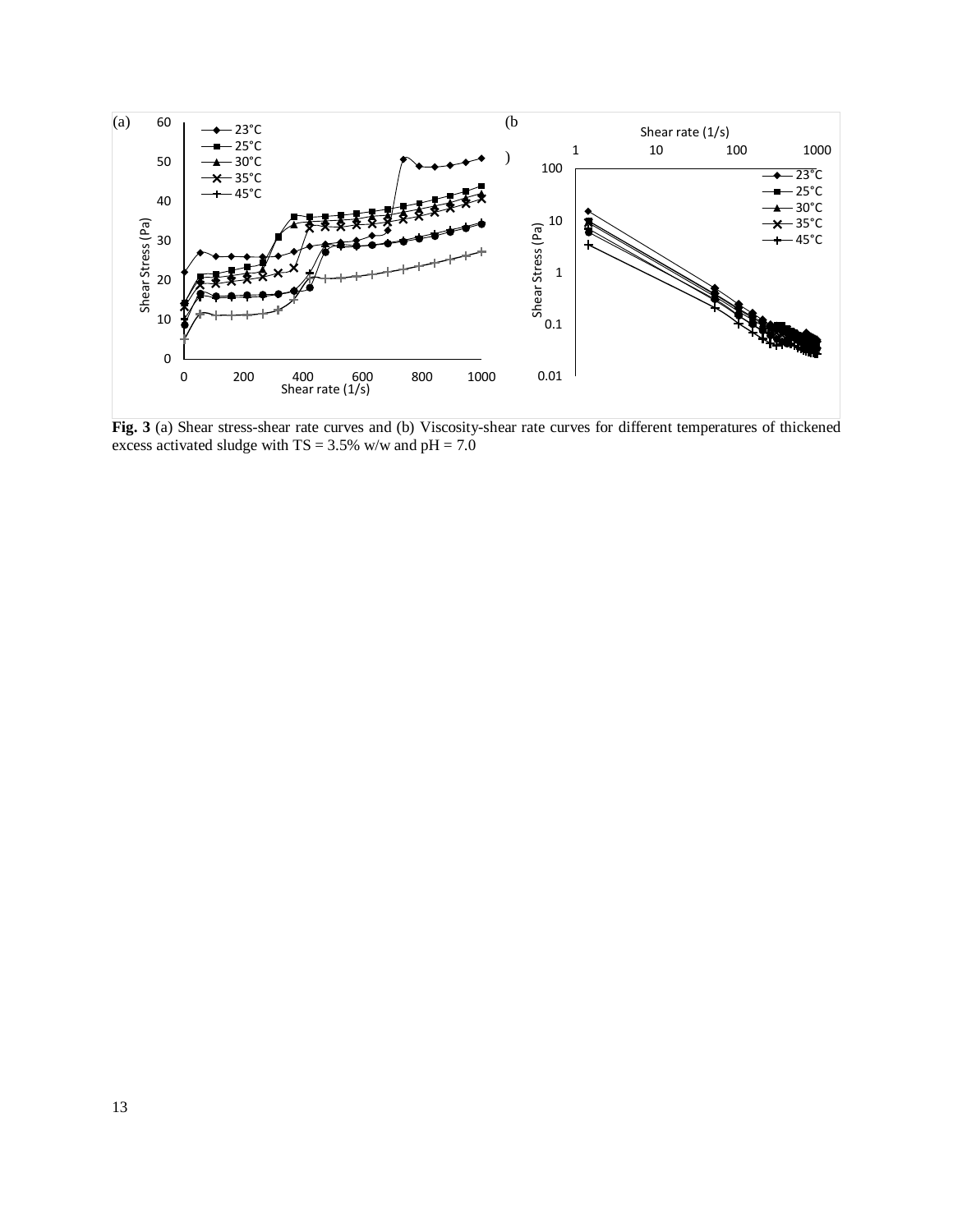| Temperature<br>$({}^{\circ}C)$ | Rheological Model | Yield Stress (Pa)        | Viscosity (Pa.s) | Flow Index               | $\mathbb{R}^2$ |
|--------------------------------|-------------------|--------------------------|------------------|--------------------------|----------------|
|                                | Bingham           | $\overline{20.1}$        | 0.03             | $\mathbb{L}^2$           | 0.88           |
| 25                             | Power             | $\omega$                 | 6.6              | 0.27                     | 0.90           |
|                                | Herschel-Bulkley  | 12.5                     | 0.94             | 0.51                     | 0.94           |
|                                | Bingham           | 19.3                     | 0.03             | $\overline{a}$           | 0.88           |
| 30                             | Power             | $\equiv$                 | 6.36             | 0.27                     | 0.88           |
|                                | Herschel-Bulkley  | 12.6                     | 0.77             | 0.53                     | 0.93           |
|                                | Bingham           | 16.2                     | 0.03             | $\frac{1}{2}$            | 0.91           |
| 35                             | Power             | $\overline{a}$           | 4.17             | 0.32                     | 0.85           |
|                                | Herschel-Bulkley  | 13.0                     | 0.21             | 0.71                     | 0.93           |
|                                | Bingham           | 11.9                     | 0.02             | $\Box$                   | 0.92           |
| 45                             | Power             | $\blacksquare$           | 2.21             | 0.39                     | 0.84           |
|                                | Herschel-Bulkley  | 10.8                     | 0.06             | 0.86                     | 0.92           |
|                                | Bingham           | 11.9                     | 0.02             | $\overline{\phantom{a}}$ | 0.90           |
| 50                             | Power             | $\blacksquare$           | 2.37             | 0.38                     | 0.83           |
|                                | Herschel-Bulkley  | 10.6                     | 0.07             | 0.84                     | 0.90           |
|                                | Bingham           | 8.3                      | 0.02             | $\omega$                 | 0.93           |
| 55                             | Power             | $\overline{\phantom{a}}$ | 1.31             | 0.43                     | 0.91           |
|                                | Herschel-Bulkley  | $\overline{5.9}$         | 0.15             | 0.72                     | 0.94           |

**Table 4** Various rheological model parameters for varying thickened excess activated sludge temperature for different shear stress based rheological models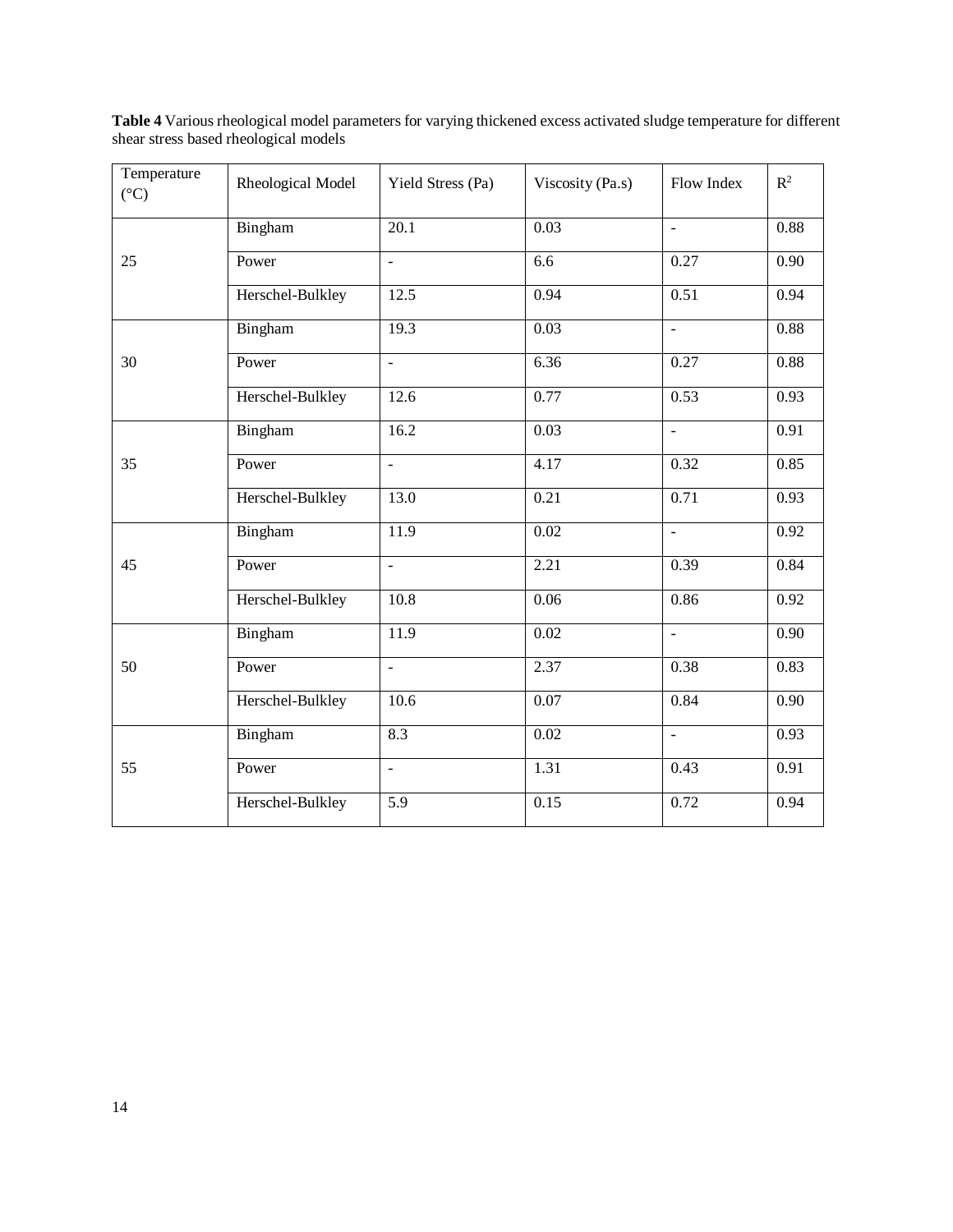| Temperature     | Rheological | Zero-rate                | Infinite-rate    | Consistency | Flow                     | $\mathbb{R}^2$ |
|-----------------|-------------|--------------------------|------------------|-------------|--------------------------|----------------|
| $({}^{\circ}C)$ | Model       | Viscosity (Pa.s)         | Viscosity (Pa.s) | Index $(s)$ | Index                    |                |
|                 | Cross       | $33.4 \times 10^{3}$     | 0.021            | 52.7E3      | 0.91                     | 0.96           |
| 25              | Carreau     | 660.0                    | 0.020            | 70.92       | $\bar{\phantom{a}}$      | 0.96           |
|                 | Sisko       | $\overline{a}$           | 0.020            | 13.59       | 0.09                     | 0.99           |
|                 | Cross       | $46.0 \times 10^{3}$     | 0.021            | 6.5E3       | 0.92                     | 0.99           |
| 30              | Carreau     | 809.3                    | 0.021            | 82.39       | $\Box$                   | 0.99           |
|                 | Sisko       | $\overline{\phantom{a}}$ | 0.021            | 13.69       | 0.08                     | 0.99           |
|                 | Cross       | 32.8                     | 0.028            | 1.72        | 1.03                     | 0.99           |
| 35              | Carreau     | 13.7                     | 0.028            | 0.75        | $\overline{\phantom{a}}$ | 0.99           |
|                 | Sisko       | $\blacksquare$           | 0.024            | 13.22       | 0.04                     | 0.99           |
| 45              | Cross       | 9.8                      | 0.032            | 0.31        | 1.28                     | 0.99           |
|                 | Carreau     | 7.7                      | 0.031            | 0.27        | $\omega$                 | 0.99           |
|                 | Sisko       | $\overline{\phantom{a}}$ | 0.023            | 10.51       | 0.03                     | 0.99           |
|                 | Cross       | 7.3                      | 0.031            | 0.21        | 1.34                     | 0.99           |
| 50              | Carreau     | 5.7                      | 0.031            | 0.20        | $\bar{\phantom{a}}$      | 0.99           |
|                 | Sisko       | $\overline{a}$           | 0.020            | 9.06        | 0.07                     | 0.99           |
|                 | Cross       | 4.4                      | 0.024            | 23.1E3      | 1.25                     | 0.99           |
| 55              | Carreau     | 3.7                      | 0.024            | 0.22        | $\mathbf{r}$             | 0.99           |
|                 | Sisko       | $\Box$                   | 0.016            | 5.06        | 0.12                     | 0.99           |

**Table 5** Various rheological model parameters for varying thickened excess activated sludge temperature for different viscosity based rheological models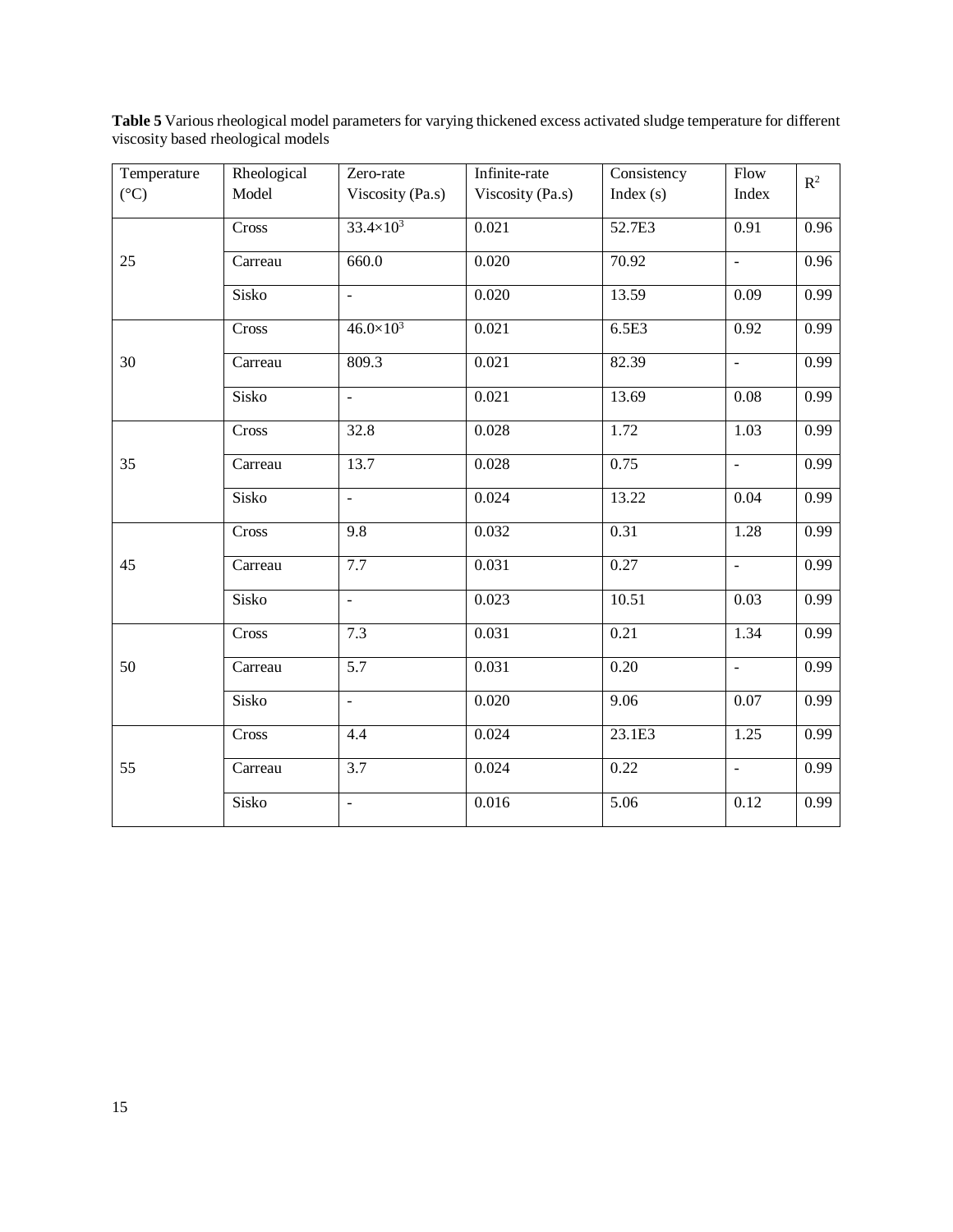

**Fig. 4** Rheological model based parameters for varying temperature of thickened excess activated sludge (a) yield stress (Bingham), (b) zero-rate viscosity (Cross), (c) infinite-rate viscosity (Cross), and (d) flow index (Power)

## **3.4 The relationship between activation energy and apparent viscosity of TEAS due to change in temperature**

Activation energy-shear rate relationship for thickened excess activated sludge for a temperature range of 25˚C to  $55^{\circ}$ C and shear rate range of  $1s^{-1}$  to  $1000s^{-1}$  was developed by using Arrhenius type of equation (Equation 7). The experimental work conducted on the effect of temperature on the rheological behaviour of thickened excess activated sludge was used for the development of Arrhenius type relationship. The plot of the natural logarithm of the apparent viscosity in Pascal seconds (η) (ordinate) versus inverse of temperature in Kelvin (1/T) (abscissa) at a particular shear rate as shown in Fig. 5 was used to determine the activation energy (slope) and frequency factor (intercept). The activation energy and the frequency factor show a consistent relationship for varying shear rate as shown in Fig. 6. Higher activation energy is associated with increased resistance to flow before the normal flow is achieved and the molecular (floc particle) activity for such a condition is low as it can be observed from the plot of frequency factor. Higher activation energy value corresponds to lower frequency or pre-exponent factor as presented in Fig. 6. The activation energy required at lower shear rate  $(1.45s^{-1})$  is very high, 25.1KJ.mol<sup>-1</sup> and it drastically decreased to a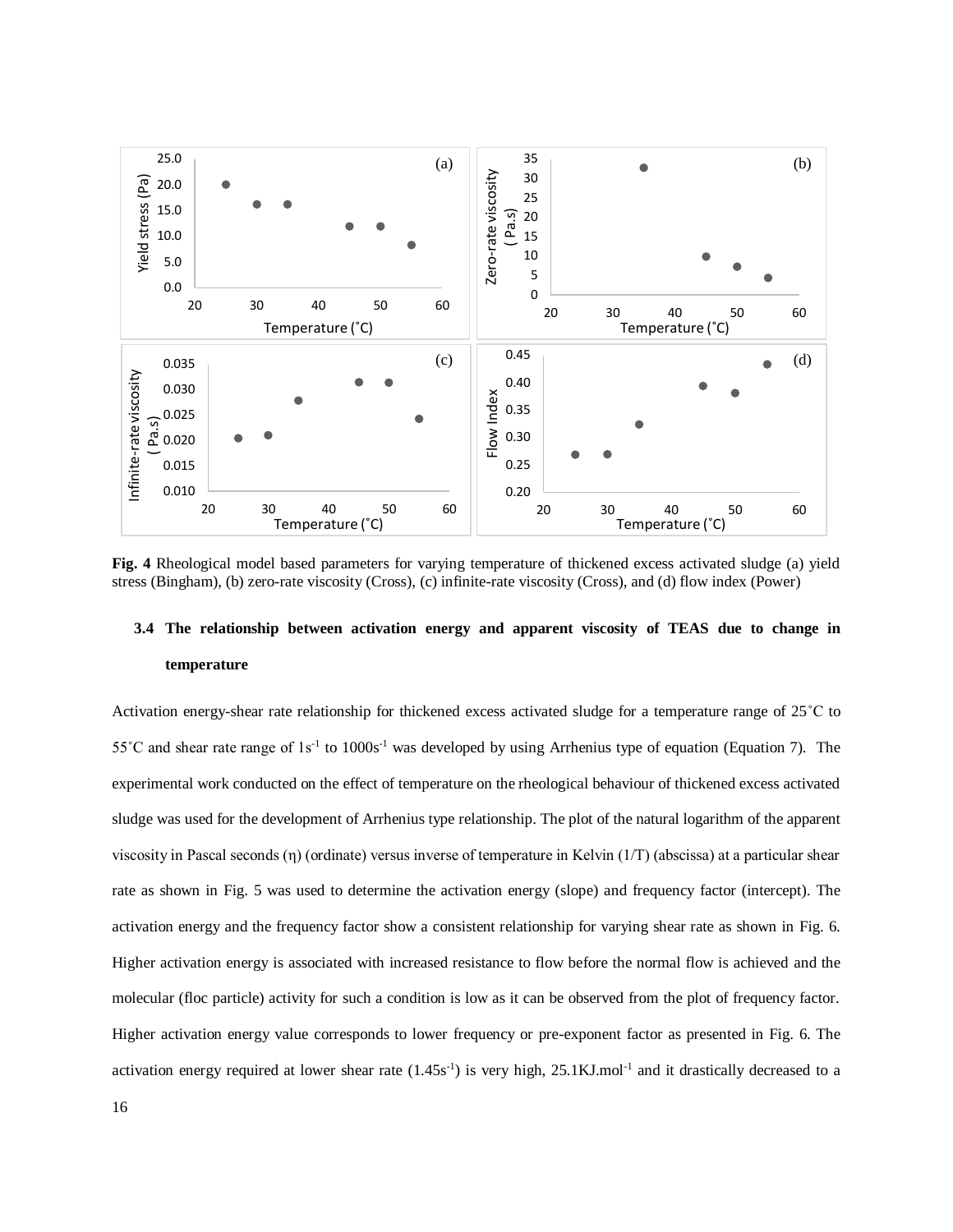relatively lower value of  $13.8$ KJ.mol<sup>-1</sup> at shear rate of  $54s<sup>-1</sup>$ . It increased to a higher value of  $24.8$ KJ.mol<sup>-1</sup> between shear rates of  $54s^{-1}$  to  $369s^{-1}$ ; however, further increase in shear rate to  $527s^{-1}$  resulted is a rapid decrease of the activation energy down to  $13.1 \text{KJ}$ .mol<sup>-1</sup>. The activation energy was observed to decrease very slightly down to  $11.3$ KJ.mol<sup>-1</sup> in the shear rate range of  $527s<sup>-1</sup>$  to  $1000s<sup>-1</sup>$ . In general, in the rheological investigation of thickened excess activated sludge, the activation energy indirectly shows the strength of the inter-particle forces that keep the floc network together. Increase in activation energy shows higher resistance to flow or greater floc network strength. On the other hand, the frequency factor shows the distribution of the flocs, hence higher activation energy resulting in restricted flow relates to low frequency factor and vice versa. The trend in the frequency factor corresponds well to the described activation energy profile (Fig. 6).



**Fig. 5** Apparent viscosity of thickened excess activated sludge versus (1/T) plot for the determination of activation energy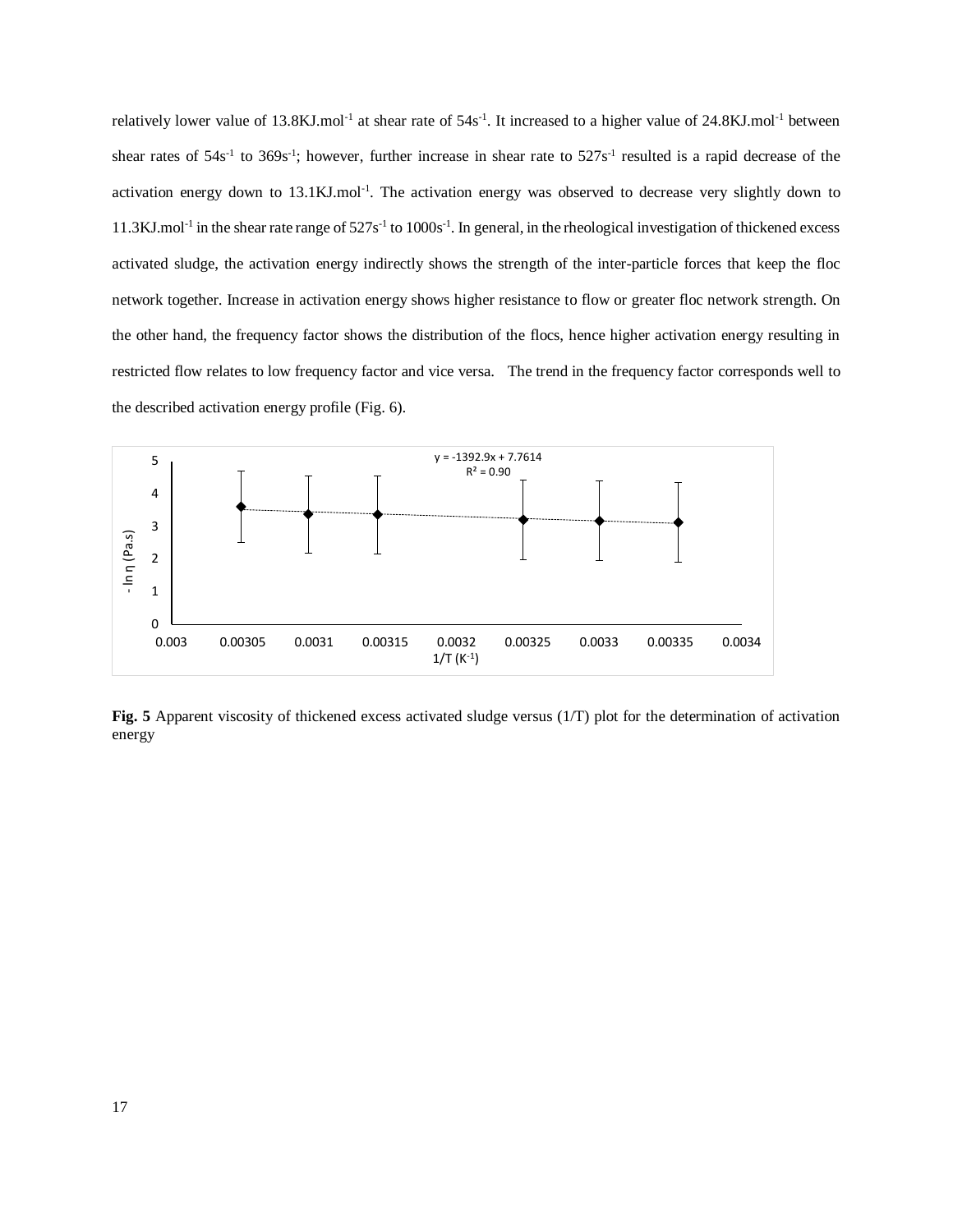

**Fig. 6** Activation energy (Ea, J/mol) and frequency factor (dimensionless) versus shear rate plot for temperature range of (23˚C-55˚C)

### **3.5 Effect of pH on thickened excess activated sludge rheology**

In this study, the effect of pH range was investigated for the range of 3.6 to 10.0 so that the rheological properties of thickened excess activated sludge can be established in both acidic and alkaline regions. The pH of thickened excess activated sludge was adjusted by the addition of hydrochloric acid and sodium hydroxide [9]. Experimental results show that pH significantly affects the shear stress-shear rate and viscosity shear rate profile of thickened excess activated sludge as shown in Fig. 7(a) and Fig. 7(b) respectively. The shear stress requirement at a given shear rate was observed to increase with increasing pH as shown in Fig. 7(a). The trend observed in the shear stress-shear rate profile is due to the flocculation effect and formation of stronger floc networks with the change in the charge and colloidal chemistry of the sludge floc particles [14]. Viscosity, on the other hand, showed a different trend from that shown in Fig. 7(b). Sludge particle surfaces tend to become more negatively charged when the pH increases above the isoelectric point. Hence, the isoelectric point of bacteria being between pH of 2.0 and 4.0 [28], pH of 3.6, in this study, falls within the isoelectric range; Therefore, at a higher pH values, the particle surfaces of thickened excess activated sludge will be more negatively charged resulting in repulsion and expansion effects. This condition is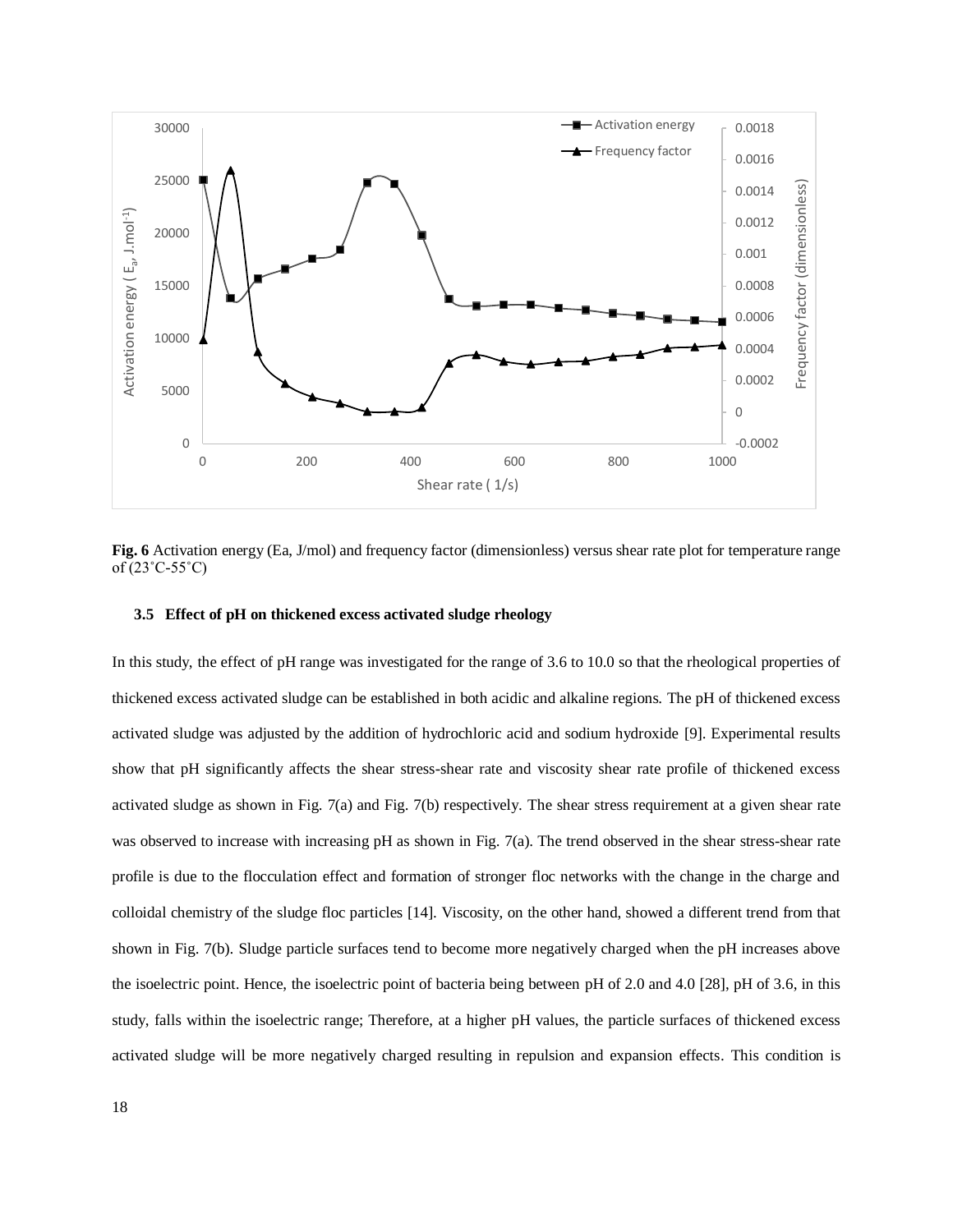important as the extent of compaction of particle structure plays a role in the fluid flow and deformation properties of the sludge and will have an effect on resistance to flow due to the size of exposed cross-sectional area of solids [9]. Different rheological models were also fitted to the shear stress-shear rate and viscosity-shear rate curves the same way as the other parameters discussed in the above sections as shown in Table **6** and Table 7. Based on the Bingham model, yield stress was observed to increase from 6.0Pa to 8.3Pa for pH of 3.6 to 5.4, and it further increased from 6.6Pa to 8.3Pa for a pH change from 7.0 to 10.0 as shown in Fig. 8(a). According to the Cross model, the zero-rate viscosity was mostly constant around 3.9Pa.s to 4.9Pa.s for all the pH conditions considered in this study as shown in Fig. 8(b). Furthermore, the infinite-rate viscosity decreased from 0.02Pa.s to 0.016Pa.s as shown in Fig. 8(c) and the flow index showed non-Newtonian behaviour for the whole pH range of 3.6 to 10.0 Fig. 8(d). The number of negative surface charges were observed to decrease under acid condition because of the neutralization effect on the negative functional groups located on the surface of extracellular polymeric substances (EPS) of the sludge particle.



**Fig. 7** (a) shear stress-shear rate curves and (b) viscosity-shear rate curves for thickened excess activated sludge at different pH condition at  $T = 23^{\circ}$ C and TS = 3.5% w/w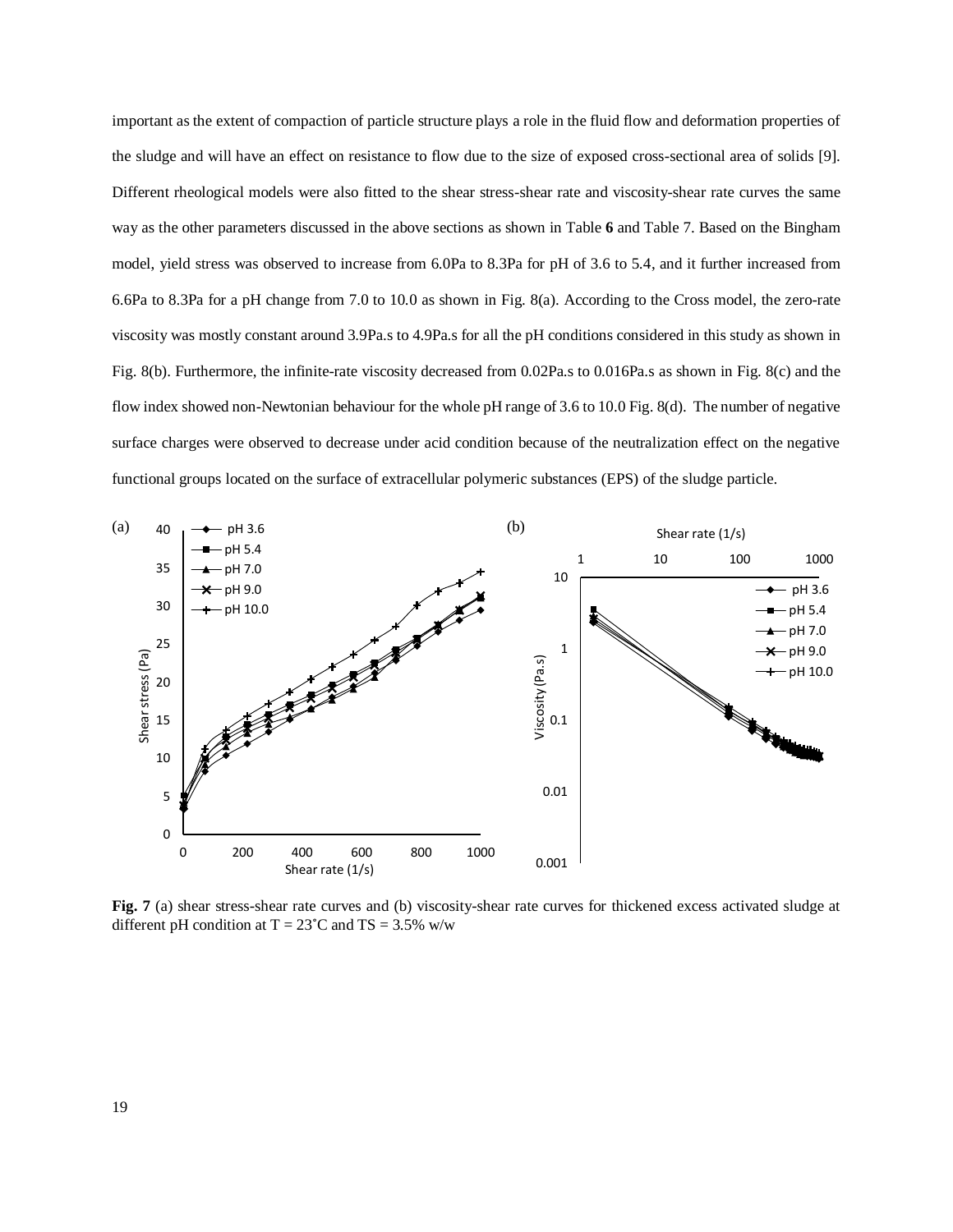| pH   | Model                       | Yield Stress (Pa)        | Viscosity (Pa.s) | Flow Index               | $\mathbb{R}^2$ |
|------|-----------------------------|--------------------------|------------------|--------------------------|----------------|
|      | Bingham                     | 6.0                      | 0.024            | $\omega$                 | 0.99           |
| 3.6  | Power                       | $\overline{a}$           | $\overline{0.6}$ | 0.57                     | 0.98           |
|      | Herschel-<br><b>Bulkley</b> | 4.2                      | 0.107            | 0.79                     | 0.99           |
|      | Bingham                     | 8.3                      | 0.023            | $\overline{\phantom{a}}$ | 0.98           |
| 5.4  | Power                       | $\overline{a}$           | 1.19             | 0.46                     | 0.96           |
|      | Herschel-<br><b>Bulkley</b> | 5.9                      | 0.15             | 0.74                     | 0.99           |
|      | Bingham                     | 6.6                      | 0.024            | $\equiv$                 | 0.98           |
| 7.0  | Power                       | $\overline{\phantom{a}}$ | 0.63             | 0.55                     | 0.94           |
|      | Herschel-<br><b>Bulkley</b> | 6.1                      | 0.04             | 0.93                     | 0.98           |
|      | Bingham                     | 7.5                      | 0.024            | $\omega$                 | 0.97           |
| 9.0  | Power                       | $\overline{a}$           | 0.97             | 0.49                     | 0.96           |
|      | Herschel-<br><b>Bulkley</b> | 5.0                      | 0.17             | 0.72                     | 0.99           |
|      | Bingham                     | 8.3                      | 0.027            | $\blacksquare$           | 0.97           |
| 10.0 | Power                       | $\overline{a}$           | 1.03             | 0.50                     | 0.98           |
|      | Herschel-<br>Bulkley        | 4.4                      | 0.29             | 0.67                     | 0.99           |

Table 6 Various rheological model parameters for varying pH of thickened excess activated sludge for different shear stress based rheological models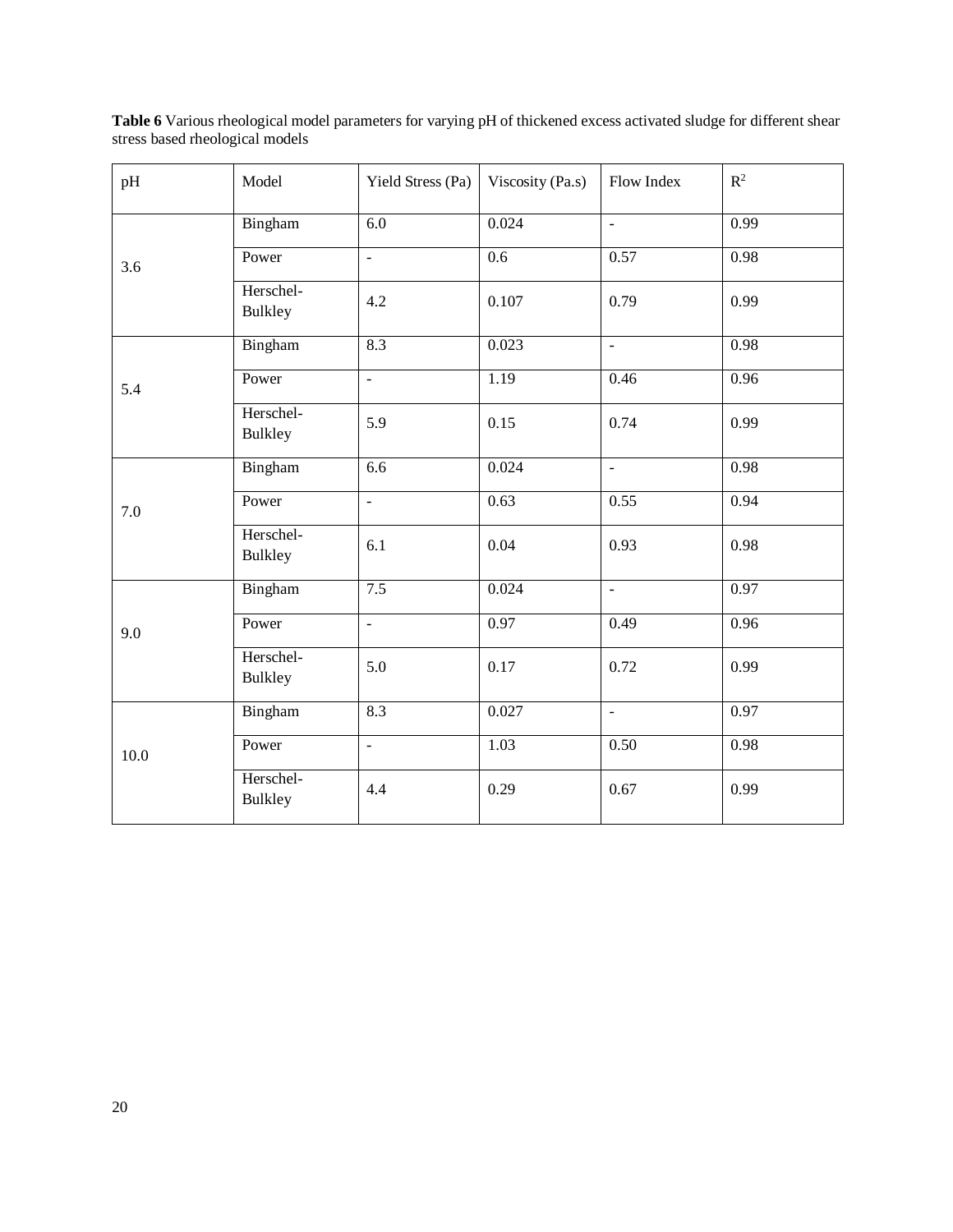| pH   | Model   | Viscosity<br>Zero-rate<br>(Pa.s) | Infinite-rate<br>Viscosity<br>(Pa.s) | Consistency<br>Index<br>(s) | Flow<br>Index       | $\mathbb{R}^2$ |
|------|---------|----------------------------------|--------------------------------------|-----------------------------|---------------------|----------------|
|      | Cross   | $\overline{4.9}$                 | 0.022                                | 0.79                        | 0.97                | 1.00           |
| 3.6  | Carreau | 660.0                            | 0.020                                | 70.92                       | ÷,                  | 0.96           |
|      | Sisko   | $\Box$                           | 0.020                                | 13.59                       | 0.09                | 1.00           |
|      | Cross   | 22.4                             | 0.018                                | 4.94                        | 0.90                | 1.00           |
| 5.4  | Carreau | 6.6                              | 0.018                                | $\overline{1.19}$           | $\blacksquare$      | 1.00           |
|      | Sisko   | $\overline{\phantom{a}}$         | 0.017                                | 4.92                        | 0.14                | $1.00\,$       |
|      | Cross   | 4.9                              | 0.023                                | 0.49                        | 1.06                | 1.00           |
| 7.0  | Carreau | 3.3                              | 0.023                                | 0.36                        | $\bar{\phantom{a}}$ | 1.00           |
|      | Sisko   | $\Box$                           | 0.018                                | 4.04                        | 0.15                | 1.00           |
|      | Cross   | 4.8                              | 0.021                                | 0.55                        | 0.99                | 0.99           |
| 9.0  | Carreau | $\overline{3.0}$                 | 0.021                                | 0.38                        | $\bar{\phantom{a}}$ | 1.00           |
|      | Sisko   | $\frac{1}{2}$                    | 0.015                                | 3.59                        | 0.20                | 1.00           |
|      | Cross   | 3.9                              | 0.024                                | 0.41                        | 0.98                | 1.00           |
| 10.0 | Carreau | 2.7                              | 0.024                                | 0.31                        | $\equiv$            | 1.00           |
|      | Sisko   | $\blacksquare$                   | 0.016                                | 3.26                        | 0.25                | 1.00           |
|      |         |                                  |                                      |                             |                     |                |

**Table 7** Various rheological model parameters for varying pH of thickened excess activated sludge for different viscosity based rheological models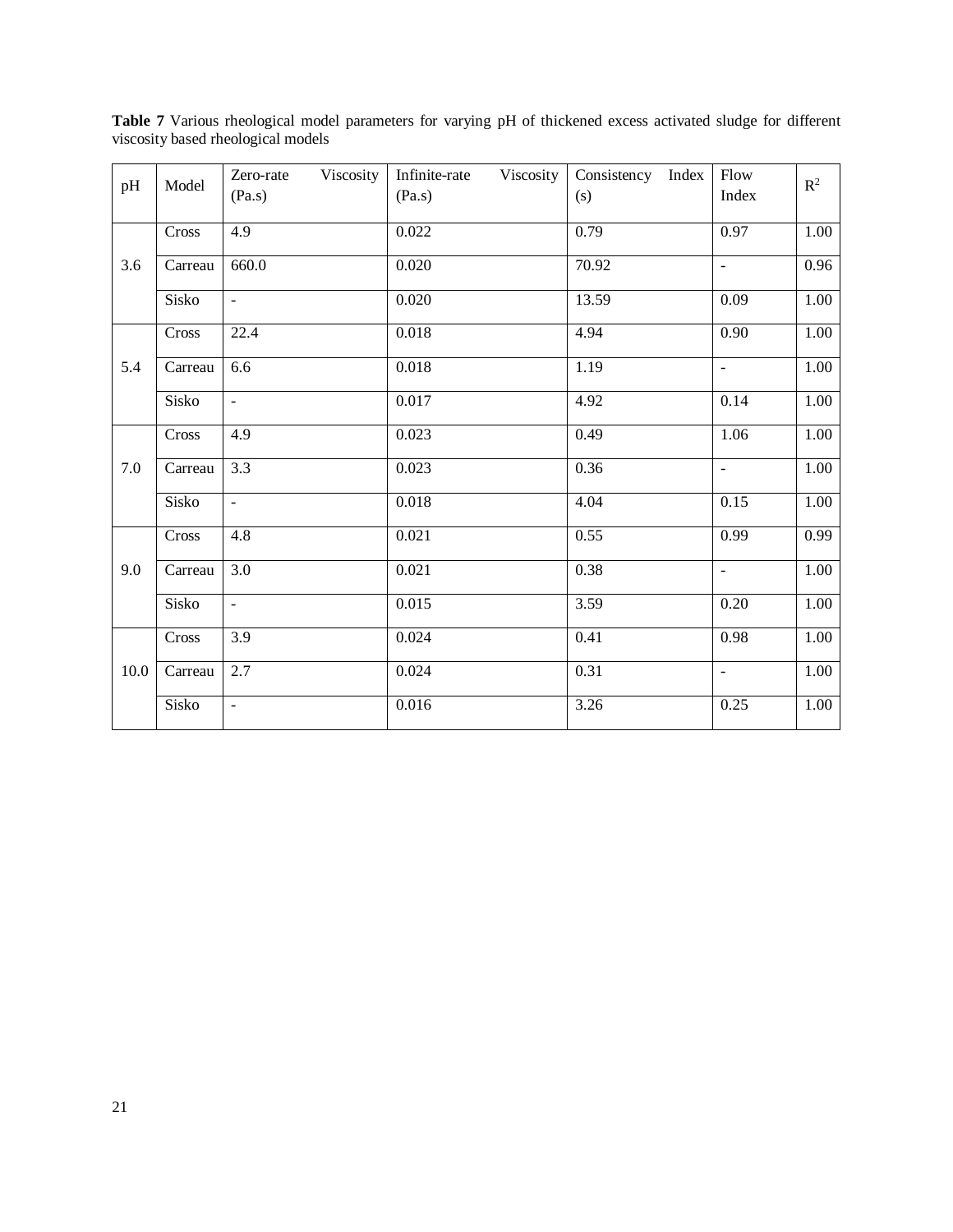

**Fig. 8** Rheological model based parameters for varying pH of thickened excess activated sludge (a) yield stress (Bingham), (b) zero-rate viscosity (Cross), (c) infinite-rate viscosity (Sisko), and (d) flow index (Power)

## **3.6 Comparison of rheological behaviour between raw primary, excess activated, thickened excess activated sludge, and mixed sludge.**

22 The rheological behaviours of different sludge types such asraw primary sludge (RPS), excess activated sludge (EAS), thickened excess activated sludge (TEAS), and mixture of PRS and TEAS are presented in Fig. 9. The shear stressshear rate plot for thickened excess activated sludge ranges from 28.2Pa for zero shear rate to 65.56Pa for 1000s-1 shear rate. The shear force requirement of TEAS to achieve normal flow is much higher than RPS and EAS. This is associated with the presence of significant amount of bio-polymeric material that exhibited colloidal property and greater total solid concentration. Moreover, the shear stress shows a sudden jump from 43.2Pa to 66.6Pa between shear rate ranges of 680s<sup>-1</sup> to 740s<sup>-1</sup>. This is because of significant change in floc structure and size due to special shearing effect [29]. Rheological model parameters were generated from the shear stress-shear rate curves as shown in Table 8. Yield stress for thickened excess activated sludge was calculated to be 30.1Pa, 33.0Pa and 25.1Pa according to Casson, Bingham, and Herschel-Bulkley models respectively as shown in Table 8. Mixture of raw primary sludge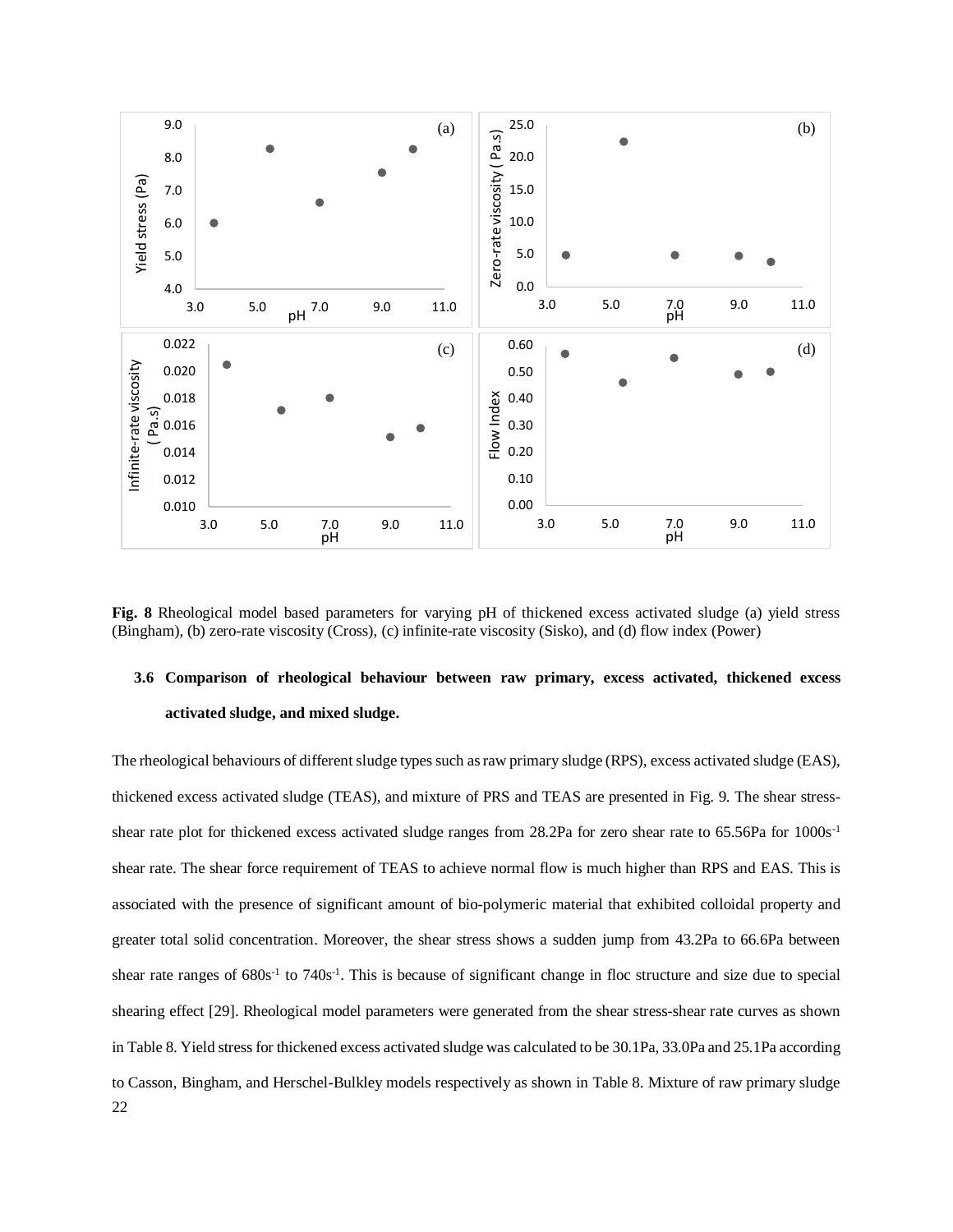and thickened excess activated sludge showed intermediate rheological behaviour but with significantly reduced yield stress of 2.9Pa and viscosity of 0.05Pa.s. The reduction in yield stress and viscosity, as shown in Fig. 9(a) and Fig. 9(b), in the mixed sludge has significant implications on mixing hydrodynamics, mass transfer and power requirement in the anaerobic digester's performance. Raw primary sludge exhibited lower yield stress of 2.6Pa and excess activated sludge directly coming from the activated sludge treatment process has extremely low yield stress of 0.2Pa and behaves like a Newtonian fluid (Fig. 9) as the total solid content is very low (0.8%). This observation is also supported by the results for flow index as shown in Table 8. In addition, mixed sludge rheological property is largely affected by the concentration of thickened excess activated sludge and both show non-Newtonian pseudoplastic  $(K<1)$ behaviour while raw primary and excess activated sludge show slightly dilatant behaviour.



**Fig. 9** (a) Shear stress-shear rate curves and (b) Viscosity-shear rate curves for different sludge types, EAS: TS=0.8%w/w, T=25°C & pH=7, RPS: TS=2.7%w/w, T=25°C & pH=6, TEAS: TS=3.7%w/w, T=25°C & pH=7, and MS: TS=3.0%w/w, T=25°C & pH=7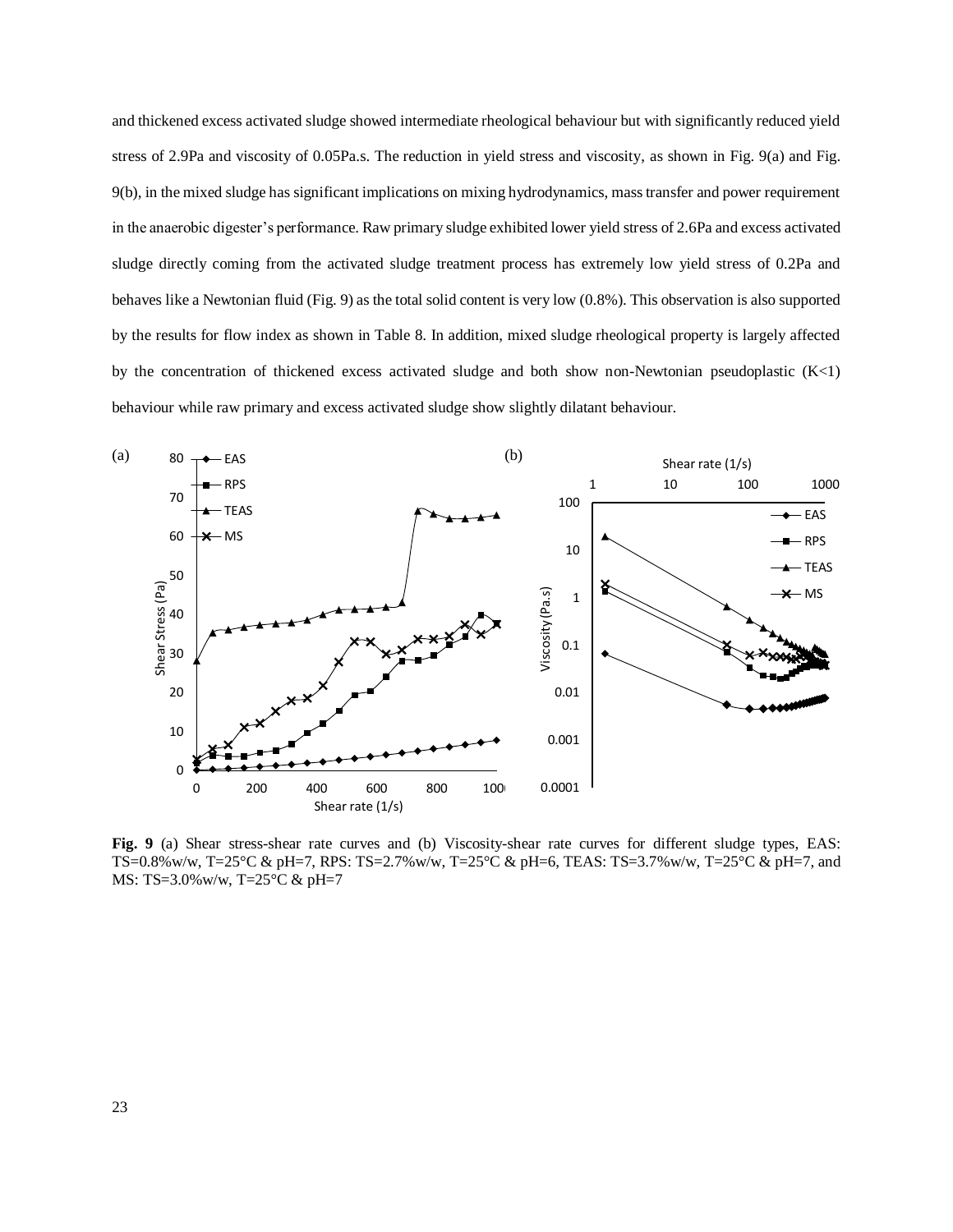| Sludge Type                      | Rheological Model | Yield<br><b>Stress</b><br>(Pa) | Viscosity<br>(Pa.s) | Flow<br>Index            | $\mathbb{R}^2$ |
|----------------------------------|-------------------|--------------------------------|---------------------|--------------------------|----------------|
| Thickened<br>Excess<br>Activated | Bingham           | 33                             | 0.02                | ۳                        | 0.82           |
| Sludge                           | Power             | $\blacksquare$                 | 26.6                | 0.1                      | 0.94           |
|                                  | Herschel-Bulkley  | 25.1                           | 3.2                 | 0.3                      | 0.96           |
|                                  | Bingham           | $\blacksquare$                 | 0.04                | $\blacksquare$           | 0.91           |
| Raw Primary Sludge               | Power             | $\overline{\phantom{a}}$       | 7.5E-04             | 1.6                      | 0.97           |
|                                  | Herschel-Bulkley  | 2.6                            | 3.5E-05             | 2.1                      | 0.99           |
|                                  | Bingham           | 2.9                            | 0.05                | ÷                        | 0.92           |
| Mixture of RPS and TEAS          | Power             | $\blacksquare$                 | 0.18                | 0.6                      | 0.95           |
|                                  | Herschel-Bulkley  | 1.9                            | 0.09                | 0.6                      | 0.95           |
|                                  | Bingham           | $\mathbf{0}$                   | 6.5E-03             | $\overline{\phantom{a}}$ | 0.98           |
| <b>Excess Activated Sludge</b>   | Power             | $\overline{\phantom{a}}$       | 8.1E-03             | 1.3                      | 0.99           |
|                                  | Herschel-Bulkley  | 0.2                            | 3.4E-04             | 1.4                      | 0.99           |

**Table 8** Yield stress, viscosity and flow index based on different rheological models for different sludge types

#### **3.7 Polymer dose optimization and effects on excess activated sludge thickening**

24 Polymer consumption optimization in dissolved air flotation thickeners is crucial to minimize operational cost of wastewater treatment plants. Experimental polymer consumption optimization was conducted in this study using a combination of jar test and rheological flow investigation for different polymer doses (expressed in kilogram of polymer per ton of dried solids) of 1.0kg/ton DS, 1.3kg/ton DS, 1.5kg/ton DS, 2.0kg/ton DS and 2.3kg/ton DS. Polymer doses considered in the experimental study were selected based on the polymer consumption trend in Beenyup Wastewater Treatment Plant of Water Corporation, Perth, WA. The polymer used in the study has total solid concentration of 0.48 % and pH of 7.0. Shear stress and viscosity profiles were found to increase with increasing polymer dose from 1.0kg/ton DS to 2.3kg/ton DS due to the increase in average floc size and network of polymersludge colloids making the solid phase more compact and dense as shown in Fig. 10(a) and (b). The growth of flocs is in favour of solid-liquid separation; however, the significant increase in power consumption due to very high apparent viscosity and shear force requirement during thickening and hindered settling due to very large and loosely held floc particles at high polymer dose of 2.3kg/ton DS makes high polymer consumption unfavourable (an overdose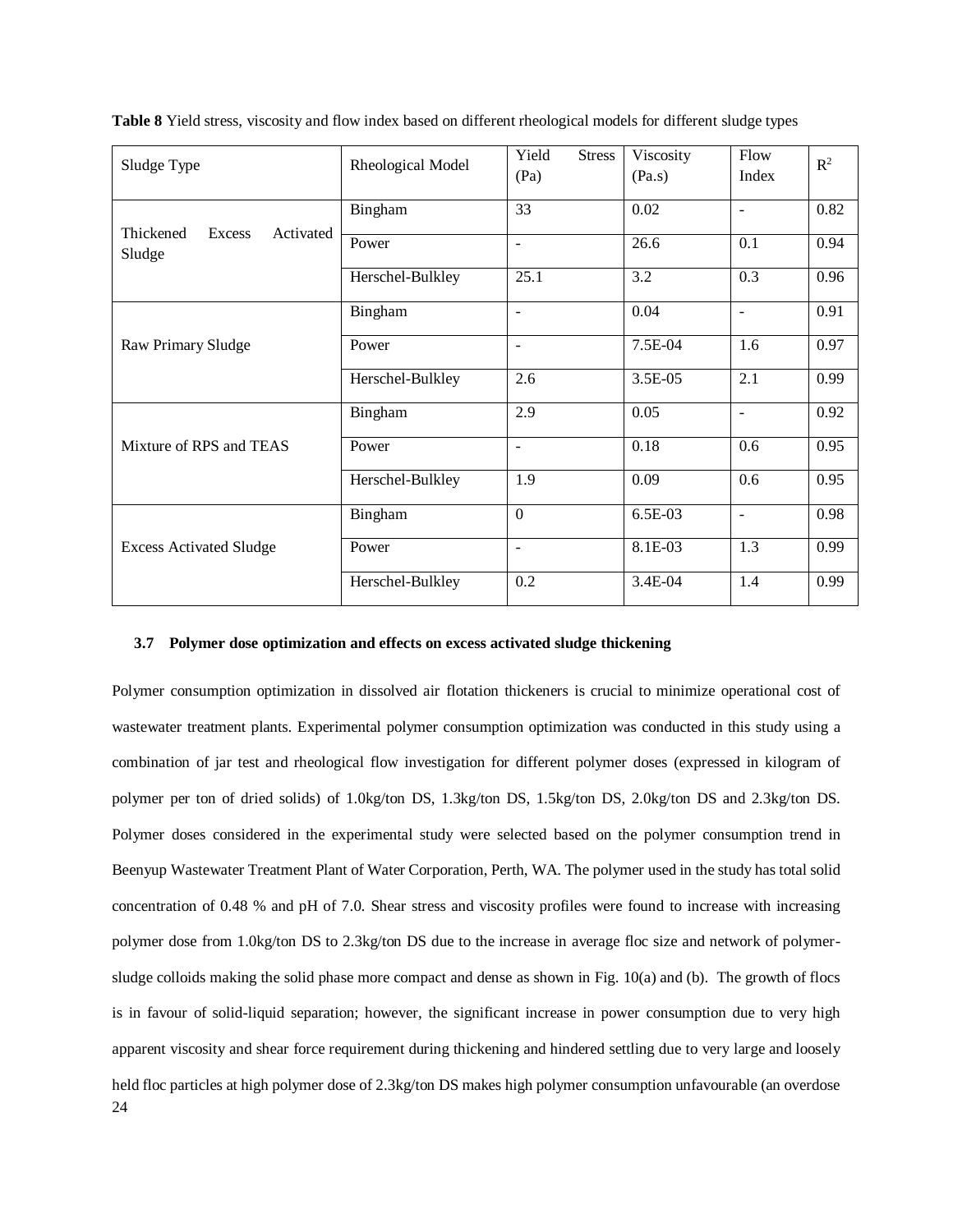condition). Polymer dose of 2.0kg/ton DS resulted in faster settling; however, the settling rate was much faster at lower polymer doses of 1.5kg/ton DS and 1.3kg/ton DS with significantly reduced shear stress requirement and viscosity as shown in Fig. 10. The rate of settling decreased at poly dose of 1.0kg/ton DS due to insufficient flocculation and smaller floc sizes. Hence, polymer dose of 1.3kg/ton DS was found to be the optimum for enhanced thickening and lesser cost of operation of the thickening unit due to reduced shear force, viscosity and polymer consumption.



**Fig. 10** (a) Shear stress-shear rate curves and (b) Viscosity-shear rate curves for different polymer dose of thickening of excess activated sludge at T=25°C, TS=0.8%w/w & pH=7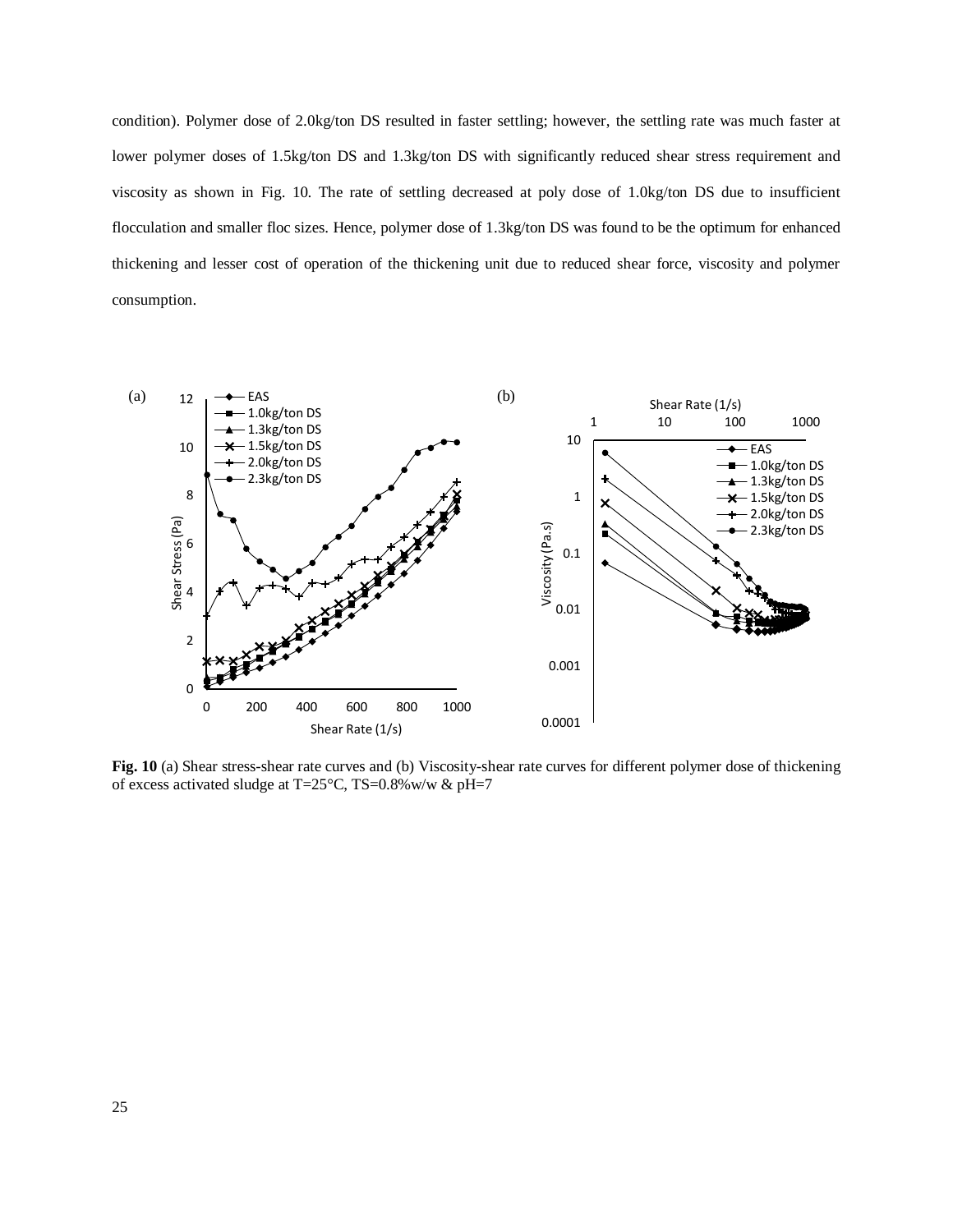## **4. Conclusion**

This study showed that concentration, temperature and pH are important parameters that significantly influence rheology of thickened excess activated sludge. The decrease in concentration from 3.7% to 3.1% resulted in drastic reduction of yield stress from 27.6Pa to 11.0Pa. It further reduced to 1.3Pa at total solid concentration of 1.3%. The viscosity at the initial stage of shearing decreased from 26.4Pa.s for TS of 3.7% to 4.8Pa.s for TS of 1.3% respectively according to Cross model. Yield stress steadily decreased from 20.1Pa to 8.3Pa when the temperature was raised from 23˚C to 55˚C. Similarly, the initial viscosity of thickened excess activated sludge decreased from 15.24Pa.s to 3.49Pa.s with increase in temperature from 23°C to 55°C. Higher activation energy requirement is associated with increased resistance to flow. The activation energy required at lower shear rate  $(1.45s<sup>-1</sup>)$  was 25.1KJ.mol<sup>-1</sup>. The yield stress increased from 6.0Pa to 8.3Pa for a pH of 3.6 to pH of 10.0 respectively. The zero-rate viscosity was mostly constant around 3.9Pa.s to 4.9Pa.s for all the pH conditions considered in this study. Yield stress for thickened excess activated sludge was found to be very high 25.1Pa compared to mixed digester feed sludge, raw primary sludge and excess activated sludge according to Herschel-Bulkley model which all showed much lower yield stress of 2.6Pa, 1.9Pa and 0.2Pa respectively. The apparent viscosity also showed a similar decreasing trend with reduction of total solids and organic biomass content with the highest viscosity for thickened excess activated sludge at 26.6Pa.s and the lowest for excess activated sludge at 0.008Pa.s. Consequently, more rheological and flow analysis on thickened excess activated sludge rather than other sludge types helps to improve pumping cost, hydrodynamic mixing and mass transfer in digesters and ultimately the quality of the digested sludge and wastewater treatment plant economics. Besides, optimization of the polymer dose required for thickening of excess activated sludge is of great economic concern and the optimum polymer dose for excess activated sludge thickening was found to be 1.3kg/ton DS.

#### **Acknowledgements**

The authors acknowledge Water Corporation, Perth WA for providing onsite laboratory space and funding project (Project Agreement No. 008). Authors also acknowledge the Department of Chemical Engineering of Curtin University, Perth for proving necessary research infrastructure and Equipment/Instruments and financial support.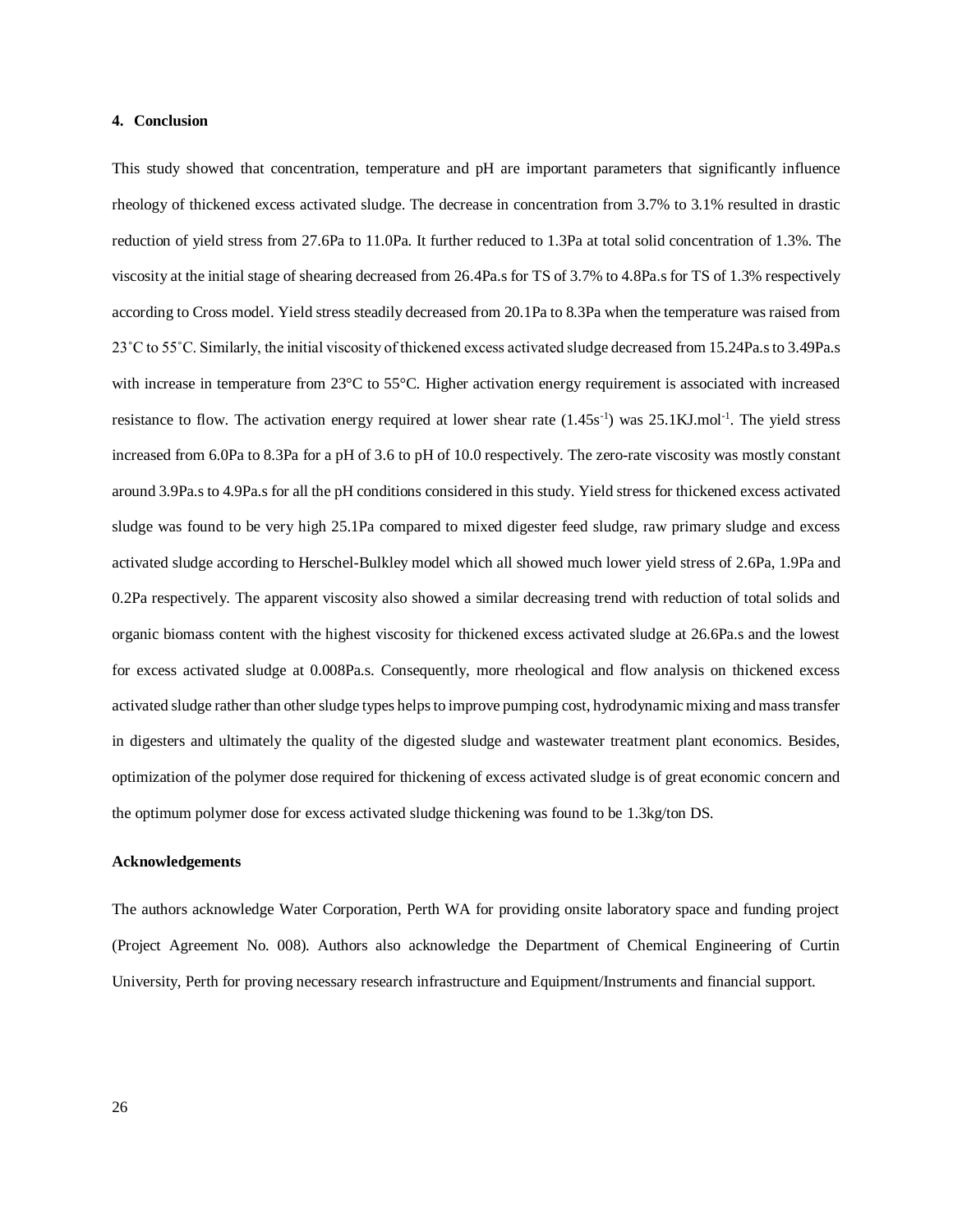## **5. Reference**

- 1. N. Ratkovich, W. Horn, F.P. Helmus, S. Rosenberger, W. Naessens, I. Nopens and T.R. Bentzen Water Res. 47, 2 (2013)
- 2. F. Clauss, D. Helaine, C. Balavoine and A. Bidault Water Sci. Technol. 38, 8–9 (1998)
- 3. P. Trávníček and P. Junga Journal of Environmental Health Science and Engineering 12, (2014)
- 4. I. Seyssiecq, J.-H. Ferrasse and N. Roche Biochem. Eng. J. 16, 1 (2003)
- 5. F. Markis, J.-C. Baudez, R. Parthasarathy, P. Slatter and N. Eshtiaghi Chem. Eng. J. 253, 0 (2014)
- 6. B. Abu-Jdayil, F. Banat and M. Al-Sameraiy J. Water Resour. Prot. 2, 1 (2010)
- 7. S. Baroutian, N. Eshtiaghi and D.J. Gapes Bioresour. Technol. 140, 0 (2013)
- 8. E. Farno, R. Parthasarathy, J.C. Baudez and N. Eshtiaghi, in Chemeca 2013(2013)
- 9. F.D. Sanin Water SA 28, 2 (2002)
- 10. L. Piani, C.B. Rizzardini, A. Papo and D. Goi The Scientific World Journal 2014, (2014)
- 11. N. Eshtiaghi, F. Markis, S.D. Yap, J.-C. Baudez and P. Slatter Water Res. 47, 15 (2013)
- 12. H. Hasar, C. Kinaci, A. Ünlü, H. Toǧrul and U. Ipek Biochem. Eng. J. 20, 1 (2004)
- 13. B. Liao, D. Allen, G. Leppard, I. Droppo and S. Liss J. Colloid Interface Sci. 249, 2 (2002)
- 14. E. Neyens, J. Baeyens, R. Dewil and B. De heyder J. Hazard. Mater. 106, 2–3 (2004)
- 15. B. Örmeci Water Res. 41, 6 (2007)
- 16. A. American Public Health, A. American Water Works, F. Water Pollution Control and F. Water Environment, Standard Methods for the Examination of Water and Wastewater, (American Public Health Association., 2005)
- 17. H. Li, Y. Jin, R. Mahar, Z. Wang and Y. Nie Bioresour. Technol. 99, 11 (2008)
- 18. V. Lotito and A.M. Lotito Journal of Environmental Management 137, 0 (2014)
- 19. A. Björn, A. Karlsson, B.H. Svensson, J. Ejlertsson and P.S. de La Monja, Rheological characterization, (InTech, Rijeka, Croatia, 2012)
- 20. L.I. Sokolov Life Science Journal 10, 4 (2013)
- 21. M. Mori, I. Seyssiecq and N. Roche Process Biochem. 41, 7 (2006)
- 22. A.H. Khalili Garakani, N. Mostoufi, F. Sadeghi, M. Hosseinzadeh, H. Fatourechi, M.H. Sarrafzadeh and M.R. Mehrnia Iran. J. Environ. Health Sci. Eng. 8, 3 (2011)